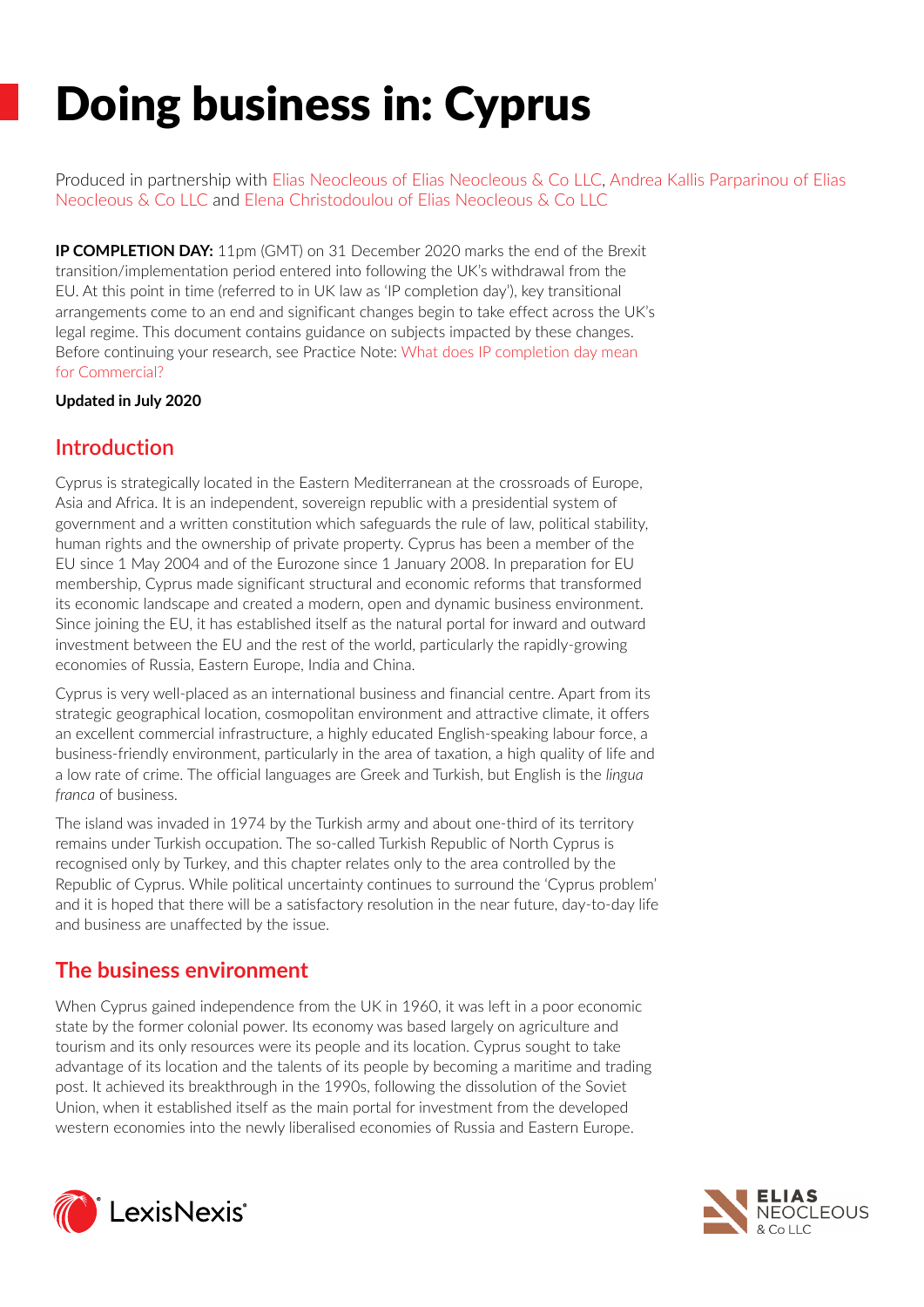Since joining the EU, Cyprus has consolidated its position as an international financial centre and a portal for cross-border investment between all the main economies of the world. It is a low-tax jurisdiction with fiscal and regulatory regimes fully aligned with EU norms, particularly the Code of Conduct for Business Taxation. It has a simple, modern tax system offering predictability in planning and a network of more than 60 agreements for the avoidance of double taxation.

Cyprus has a highly-educated workforce, with more than 40% of the workforce having completed tertiary education, and world-class communications and professional services.

# **Forming a company**

The Cyprus Companies Law is based on the English Companies Act 1948. While many new provisions have been added to comply with EU legislation, the basic corporate structures remain intact and most provisions regarding companies remain the same. Most companies, including trading, holding or finance companies, take the form of private companies limited by shares.

A company has a legal *persona*, which is separate from that of its owners or members and its management. Regardless of changes in their identity or number, the company has perpetual succession. The company's constitutional documents comprise its memorandum and articles of association, which set out the objectives of the company and regulate its operations and relations between the company, its members, officers (directors and secretary) and other stakeholders. Table A, Pt 1 of the First Schedule to the Companies Law (commonly known as 'Table A') contains model articles of association, which apply unless the company has adopted different regulations, and most companies adopt Table A with specific additions or exclusions.

It is important to note that the principle of limited liability refers to the members and not the company. The company must meet all its debts for so long as it has sufficient assets to do so. If the company cannot pay its debts, the liability of the shareholders is limited to the amount unpaid on their shares. Companies may have a sole member. They must have one or more directors and a secretary, and a sole director may not also act as secretary. The officers of the company may be natural or legal persons. A private company may have only one director and a secretary, but the same person may not be a sole director and the secretary unless the company is a single member private limited liability company.

Part of the *quid pro quo* for limited liability is disclosure: companies are required to make certain records available for inspection by the public, and to file returns, including details of officers and shareholders, financial statements and charges granted over the company's assets, with the Registrar of Companies, for access by the public.

The first official step in the registration process is to send an application to the Registrar of Companies for approval of the company name. Once the name has been approved, the promoters must approach a registered lawyer to prepare and submit the relevant documents on their behalf to the Registrar. Once the Registrar of Companies is satisfied that all statutory requirements in respect of registration have been met, a certificate of incorporation is issued, which is conclusive evidence that all requirements of the Companies Law in respect of registration have been satisfied and that the company is duly registered under its provisions.

Many law firms hold a stock of 'off the shelf' companies, that they guarantee have never traded and have no assets or liabilities, for clients to purchase. The main advantages of acquiring an 'off the shelf' company are convenience and speed, as the formation process has already been completed and all that must be done is to notify the Registrar of Companies of the changes in shareholders and officers.



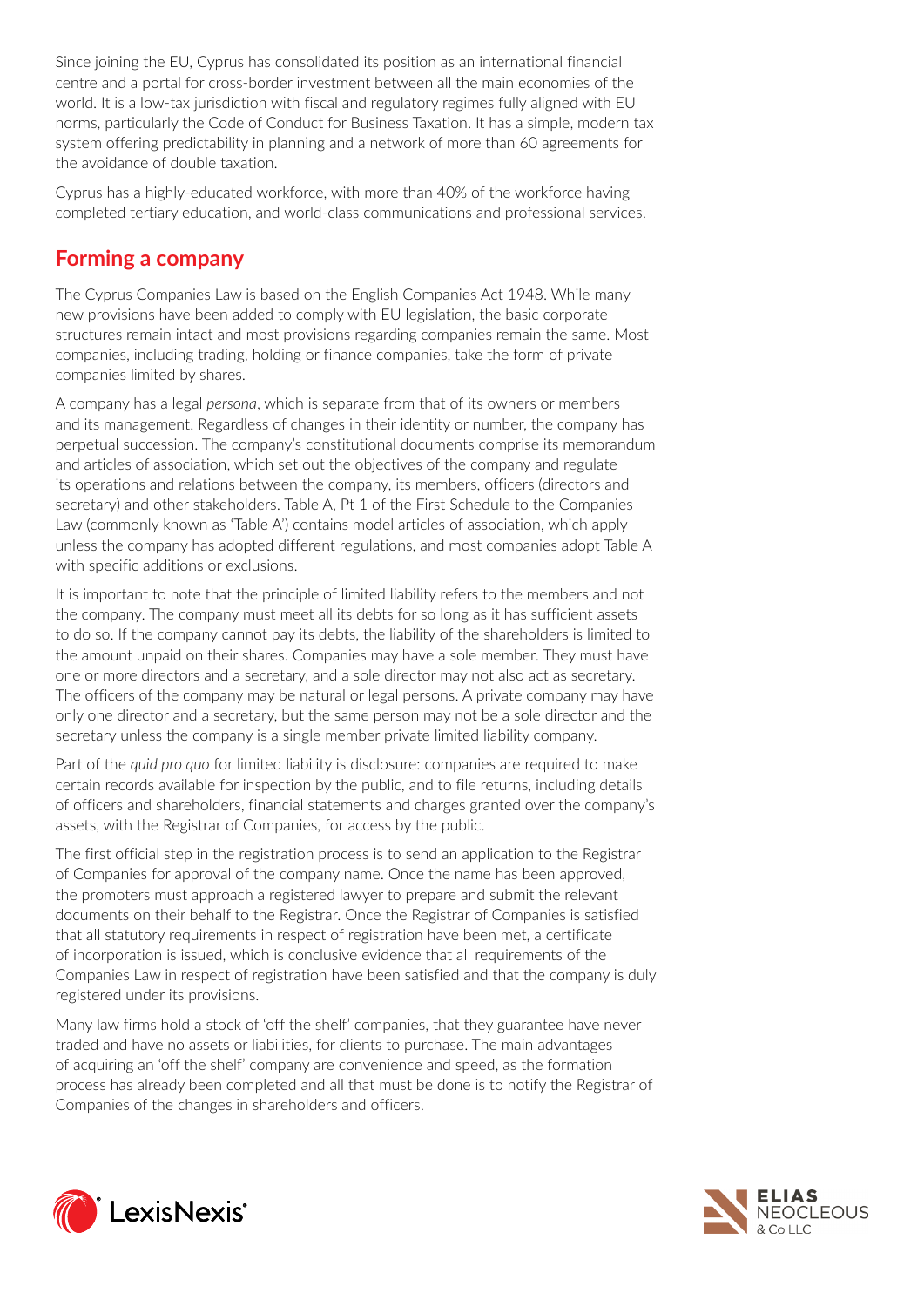# **Financing a company**

A company may be financed by share capital, loans or a combination of the two. A notional interest deduction against profits for corporate income tax purposes is available for new capital introduced into Cyprus companies and permanent establishments which can reduce the tax liability of the Cyprus company by up to 80%. This was introduced as a result of the 2015 amendment of the Income Tax Law.

Share capital is normally denominated in euro, but may be denominated in any recognised currency. Savings can be achieved by issuing shares at a premium. Public companies are required to have a minimum issued capital of €25,630 or its equivalent, but there is no minimum capital requirement for a private company.

The Companies Law contains a number of provisions regarding the maintenance of share capital, including restrictions on companies redeeming shares or acquiring their own shares (section 57), a prohibition on paying dividends otherwise than out of profits (section 169A–E) and a requirement for the directors of public (but not private) companies to convene a general meeting to consider the company's future in the event of a loss of half its subscribed capital (section 169F).

Loans and loan capital may be provided by third parties, such as banks, or by investors.

Other than in sectors subject to statutory regulation, such as financial services, there are no restrictions on overseas investment into Cyprus. However, there are rigorous anti-money laundering requirements, which oblige banks, lawyers and other professional advisers to verify the identity of their clients and their sources of funds and to report suspicious transactions.

# **Opening a branch office**

Overseas companies may establish one or more places of business in Cyprus without forming a separate company. The branch is not a separate legal entity and any legal commitments will be entered into by the foreign company operating through its Cyprus branch. The overseas company is directly responsible for all liabilities of the Cyprus branch. The profits and losses of the Cyprus establishment will be subject to tax in Cyprus.

Sections 347 to 353 inclusive of the Companies Law set out the requirements regarding registration and periodic reporting of branches of overseas companies. Within one month of their establishment they must inform the Registrar of Companies of the name and address of the branch and provide the following:

- *•* written details of the name and registration number of the company, its address, objects, capital and, if it is a non-EU company, its governing law
- *•* a certified copy of its memorandum and articles of association or equivalent constitutional document, together with a translation if the original document is not in English
- *•* details of the officers of the company
- *•* details of the local representatives

Any subsequent changes in this information must be notified to the Registrar of Companies and any stationery used by the branch must give details of its registration.

Except in the case of branches of companies incorporated in an EU Member State qualifying for exemption, according to section 350(1)(b) (under the [Directive 2013/34/EU](https://www.lexisnexis.com/uk/lexispsl/commercial/citationlinkHandler.faces?bct=A&service=citation&risb=&UK_EULEG&$num!%2532013L0034_title%25) of the European Parliament and of the Council of 26 June 2013 on the annual financial



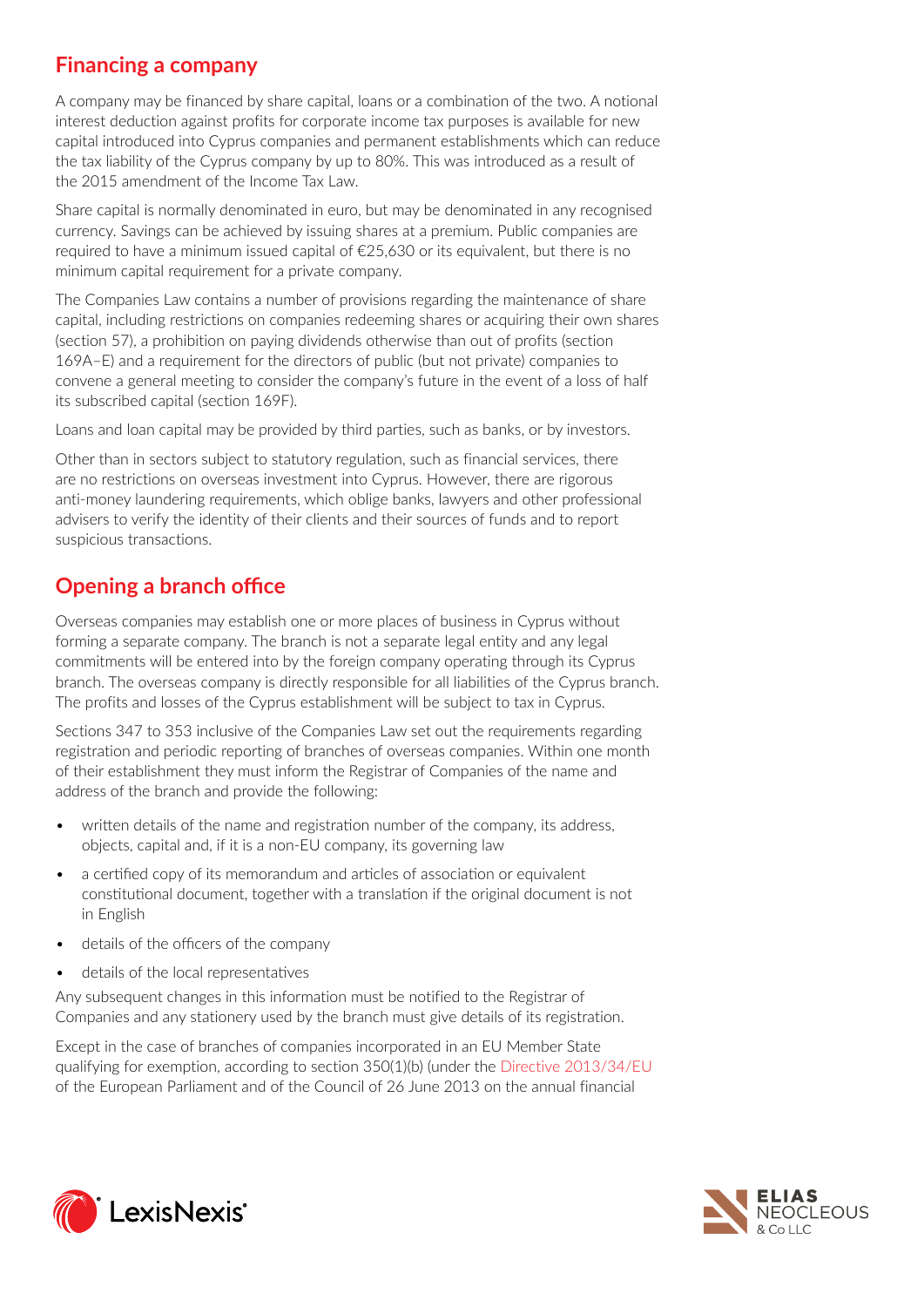statements, consolidated financial statements and related reports of certain types of undertakings, amending [Directive 2006/43/EC](https://www.lexisnexis.com/uk/lexispsl/commercial/citationlinkHandler.faces?bct=A&service=citation&risb=&UK_EULEG&$num!%2532006L0043_title%25) and repealing [Council Directive 78/660/](https://www.lexisnexis.com/uk/lexispsl/commercial/citationlinkHandler.faces?bct=A&service=citation&risb=&UK_EULEG&$num!%2531978L0660_title%25) [EEC](https://www.lexisnexis.com/uk/lexispsl/commercial/citationlinkHandler.faces?bct=A&service=citation&risb=&UK_EULEG&$num!%2531978L0660_title%25) and [Council Directive 83/349/EEC\)](https://www.lexisnexis.com/uk/lexispsl/commercial/citationlinkHandler.faces?bct=A&service=citation&risb=&UK_EULEG&$num!%2531983L0349_title%25), the audited annual financial statements of the company must be filed with the Registrar of Companies, together with audited financial statements for the branch.

# **Opening a bank account**

While maintaining a local bank account can demonstrate added substance for the purposes of establishing tax residence, there is no rigid requirement for Cyprus companies or other structures to maintain bank accounts in Cyprus. However, if a local bank account is required there are several domestic banks and numerous branches of overseas banks.

By the amending Law No 13(I) of 2018, enacted on 3rd April 2018, the provisions of the [Directive \(EU\) 2015/849](https://www.lexisnexis.com/uk/lexispsl/commercial/citationlinkHandler.faces?bct=A&service=citation&risb=&UK_EULEG&$num!%2532015L0849_title%25) of the European Parliament and of the Council of 20 May 2015 in relation to the prevention of the use of the financial system for the purposes of money laundering and the financing of terrorism (the so-called '4th EU AML Directive') have been transposed in domestic legislation. The Central Bank of Cyprus (CBC) has issued the 5th edition of the Directive on the Prevention of Money Laundering and Terrorist Financing ('the CBC AML/CFT Directive') which replaced the previous 4th edition of December 2013 as well as the amendments to the fourth edition of April 2016 and July 2017. The new CBC AML/CFT Directive makes analytical reference to ways of applying various provisions of the AML/CFT Law. The CBC has also issued guidelines to credit institutions on key thematic areas, such as customer identification procedures and due diligence measures, ongoing monitoring of accounts and transactions, politically exposed persons, fraudulent tax crimes as predicate offenses and risk management systems for the prevention and suppression of money laundering and terrorism financing.

Under the anti-money laundering regulations issued by the CBC, banks are required to undertake rigorous 'know your client' checks before opening accounts. For individuals, these will include obtaining certified copies of the individual's passport and proof of residential address. For companies, copies of the company's constitutional documents and details of its directors, shareholders and beneficial owners will be required. Details of the sources of funds and projected activity levels on the account will also be required for individual and corporate accounts.

On 19 June 2018, the [Directive \(EU\) 2018/843](https://www.lexisnexis.com/uk/lexispsl/commercial/citationlinkHandler.faces?bct=A&service=citation&risb=&UK_EULEG&$num!%2532018L0843_title%25) was published in the official journal of the EU. The said Directive has not been transposed into Cypriot legislation yet.

Registered lawyers and accountants, who have been assessed and accredited by banks as eligible third-party introducers applying equivalent AML due diligence measures to the ones that the banks follow, can frequently introduce clients to banks and assist with the opening of bank accounts. In such case, the banks rely on the due diligence exercise on the introducers and accepts certification of documents by such introducers.

# **Utilising office space**

Property may either be owned outright (freehold) or rented on a short-term or long-term basis.

Property leases are governed by the provisions of the Contract Law, Cap 149. Provided the lease agreement's provisions specifically allow such registration, leases exceeding 15 years may be registered with the Department of Lands and Surveys under the Immovable Property (Tenure, Registration, and Valuation) Law, Cap 224. Registration should be effected within three months of the signing of the lease. Registered leases afford the lessee advantages including the right to trade the lease.



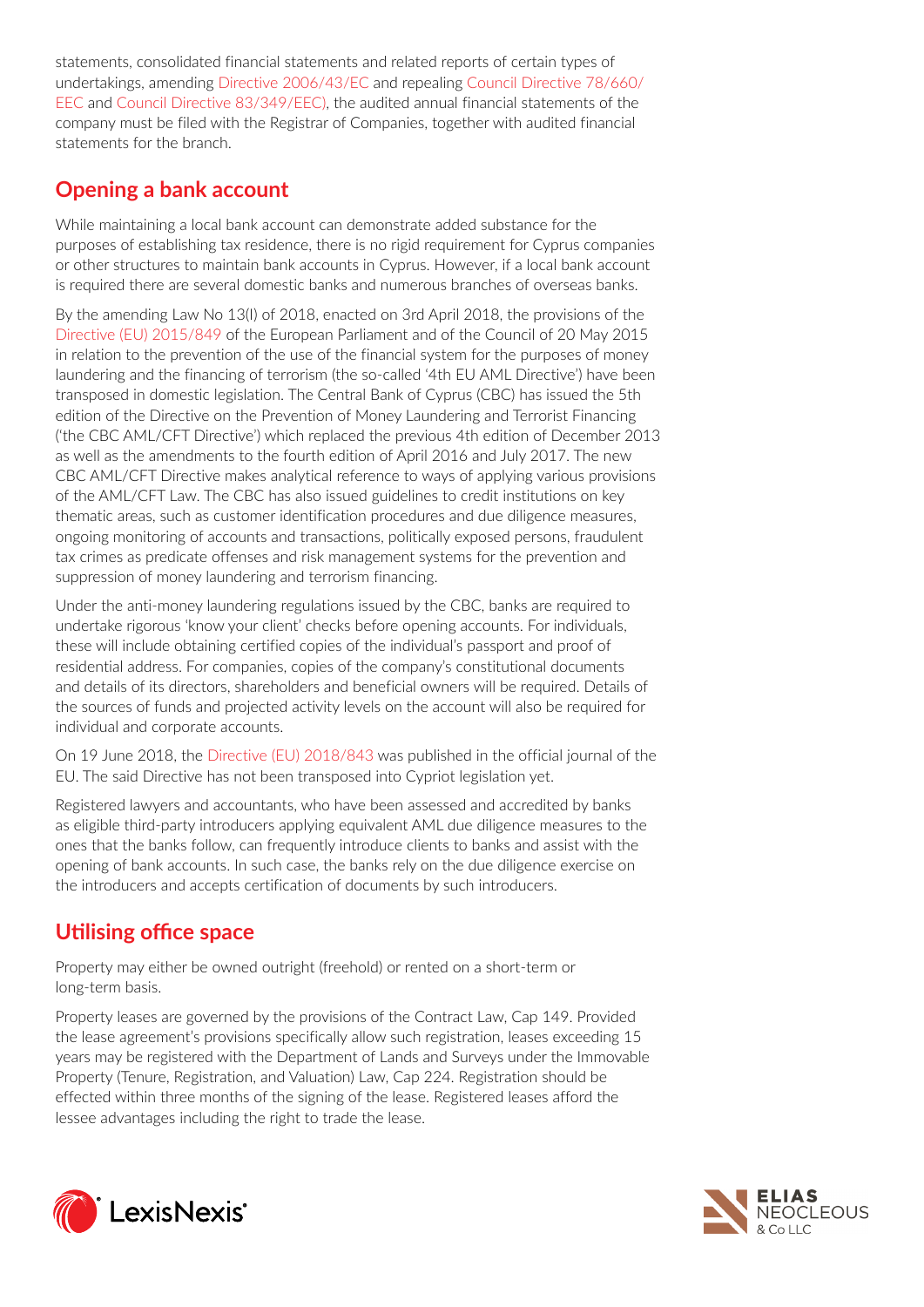Leases will typically deal with the following issues:

- *•* rent and periodic review arrangements
- *•* early termination and break clauses in favour of the landlord or tenant are a matter of negotiation
- *•* assignment of the lease normally requires the landlord's consent
- *•* total or partial underletting of the premises normally requires the landlord's consent
- *•* where the tenant leases the entire building, repairs and decoration are usually the tenant's responsibility. Where the lease is of only part of the building, the tenant is usually responsible for the internal repairs and decoration of the part they occupy, with the landlord being responsible for external and structural repairs of the whole building and repair and decoration of the common parts
- *•* if the landlord is responsible for maintenance of the structure and common parts, the lease will usually include a service charge arrangement through which costs are recovered from the tenants. The proportion of service charge payable by each tenant is usually calculated by reference to the area occupied by the tenant as a proportion of the building or estate as a whole
- *•* alterations are usually permitted with the landlord's consent
- *•* dilapidations must normally be made good by the tenant at the end of the lease term and the premises must be restored to their state and condition at the time the lease commenced, unless the landlord accepts any conversions or improvements. Tenants do not generally receive any compensation for these

# **Immigration controls**

Cyprus's immigration law and regulations are aligned with the EU's *acquis communautaire*. Nationals of EU or EEA Member States do not need permission to enter or work in Cyprus, but must make an application to obtain a Registration certificate for EU citizens (commonly known as the 'yellow slip'). Third country nationals require visas to work or live in Cyprus and, in some cases, to enter Cyprus. Visa requirements are in line with EU obligations. Nationals of EU and non-EU countries who have been residing in Cyprus for at least five years are entitled to long-term residence permits with an indefinite limit.

#### **Economic citizenship programme**

Cyprus has an economic citizenship programme, granting accelerated (within six months) citizenship to applicants of good character who can demonstrate a clean criminal and financial record and who invest at least  $\epsilon$ 2.5m in Cyprus in any of the following investment categories, or a combination of them:

- *•* real estate, land development and infrastructure projects—bare land does not qualify, unless a masterplan for the development of the land is submitted with the application
- *•* purchase, establishment or participation in businesses or companies in Cyprus employing at least five Cypriot or EU citizens
- *•* investment in alternative investment funds, securities of businesses based in Cyprus or entities licensed by the Cyprus Securities and Exchange Commission



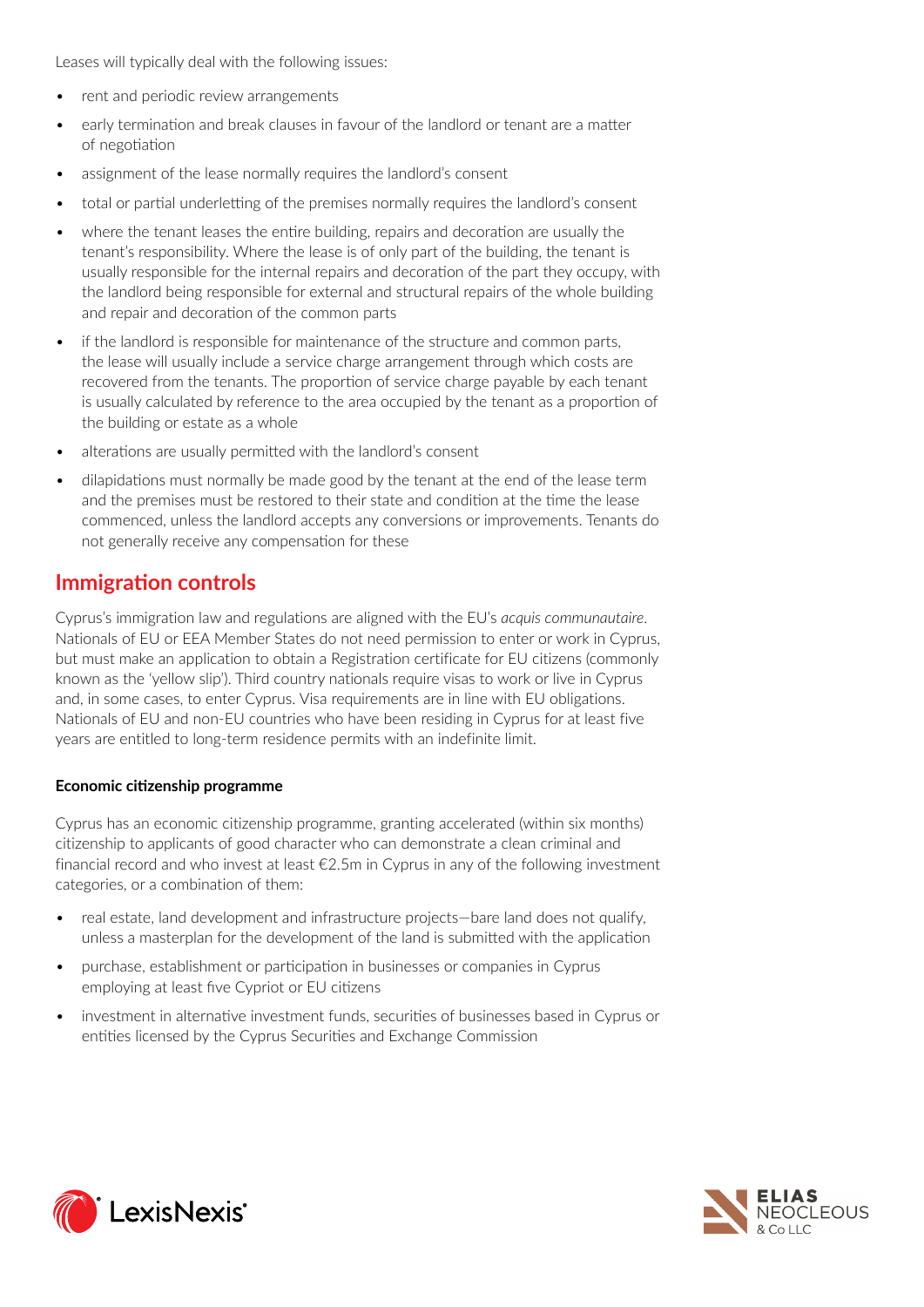The applicant must also complete the following mandatory donations:

- *•* a mandatory donation of €75,000 to the Foundation for Research and Innovation to promote the creation of an entrepreneurial innovation ecosystem, an obligation that can be waived under certain conditions, ie in cases where the applicant invests a minimum amount of €75,000 to a certified innovation company (which will be licensed by the Ministry of Finance). Additionally, this is also waived in the event that the applicant invests a minimum amount of €400,000 in a company the main activity of which falls under the primary or secondary sector (excluding the construction industry) of the Economy or in the fields of R&D, education, health and renewable energy sources
- *•* a mandatory donation of €75,000 to the Cyprus Land Development Corporation, aiming at the contribution to the integrated housing policy, specifically for the purpose of implementing affordable housing projects and the implementation of other housing plans/measures

The investments should be concluded before the date of application and must be retained for at least five years after the citizenship is granted. Investments may be held directly by the applicant, or through corporate or other structures provided that the applicant can demonstrate that he or she is the 100% beneficial owner.

In addition to the investment the applicant must purchase residential accommodation costing at least €500,000 plus VAT and have a Schengen visa in order to be able to apply for naturalization.

#### **Fast track permanent residence programme**

It is also possible for third country nationals who have purchased qualifying property (ie new property and not re-sale) in Cyprus with a value of €300,000 (not including VAT) or more, who have deposited more than a specified amount (currently €30,000) in a Cypriot Bank as a guarantee and who can demonstrate an annual income from abroad of more than €30,000 to obtain immigration permits giving a right of permanent residence in Cyprus. The applicant must have a clean criminal record. Applications will be dealt with within three months.

## **Work permits**

Citizens of EU Member States may work in Cyprus. If they are employed, they must obtain a Certificate of Registration for EU citizens, which they are entitled to, as of right. Nationals of other countries wishing to work in Cyprus require employment permits. These are granted for employment for a specific employer and are normally valid for either one or two years, based on the duration of the employment agreement signed by both parties. They can be renewed one month prior to the expiry of the employment permit granted by the relevant authorities.

As part of its drive to attract foreign investment, the government has put in place a fast-track scheme for dealing with applications by foreign companies to employ workers from third countries, offering:

- *•* simplified procedures and conditions for granting work and temporary residence permits for third country employees of companies of foreign investments (third country origin)
- *•* reduction of the time spent to examine applications
- *•* indefinite work and temporary residence permits for senior management and other key employees



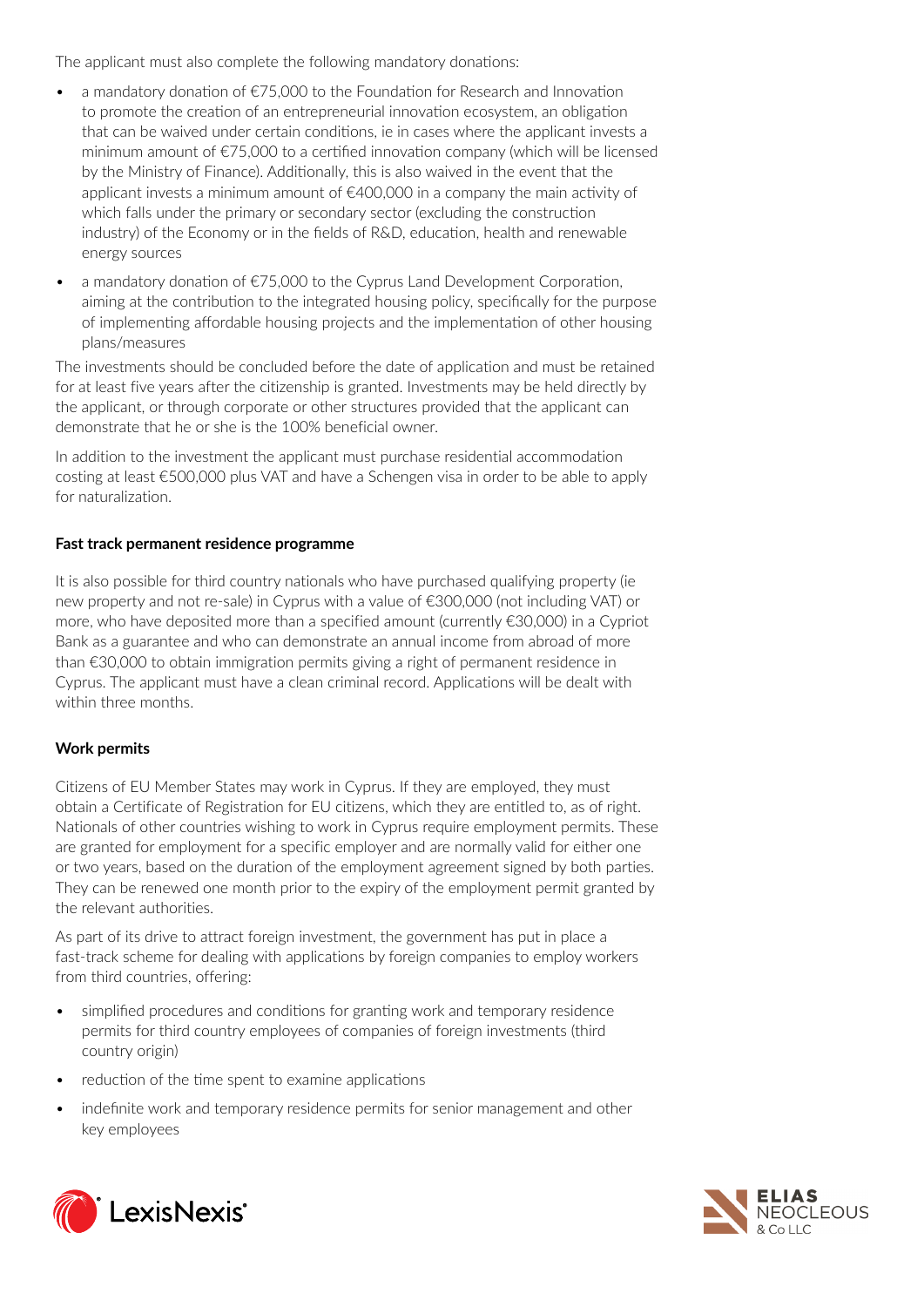- *•* streamlined procedures for domestic staff employed by senior management personnel
- *•* clear instructions as to the documentation required to support applications to the essentials
- *•* relaxation of re-entry visa requirements for third country workers who frequently travel outside Cyprus

# **Key employment laws**

#### **Equal treatment**

In 2000, Cyprus signed and ratified the revised European Social Charter, which safeguards rights such as the right to enter into an occupation freely, to just conditions of work, to health and safety at work, to protection of economic and social interests, to social security, and dignity at work. In October 2011, Cyprus accepted to be bound by additional provisions providing for the importance of social integration and participation in community life.

The Equal Treatment of Men and Women at Work and Vocational Training Law of 2002 (205(I)/2002) and the Equal Treatment at Work and Employment Law, 58(I) of 2004, as amended, protect all part-time and full-time employees, with the intention of eliminating discrimination by obliging employers to treat all employees equally. They prohibit any direct or indirect discrimination, harassment, or order that aims to discriminate on the grounds of religion or beliefs, age, sexual orientation, racial or ethnic origin in relation to the terms of entry into employment, self-employment, and work and terms and conditions of employment. Law 127(I) of 2000, as amended, makes it illegal to discriminate against disabled persons for reasons related to their disability.

Law 177(I) of 2002, as amended, obliges employers to provide employees with equal pay for equal work regardless of their sex and the Part Time Employees (Prohibition of Discrimination) Law (Law 76(I) of 2002, as amended) requires that part-time employees, whether permanent or temporary, should enjoy proportionately equal rights to those of equivalent full-time employees.

According to The Fixed-Term Employees (Prohibition of Discrimination) Law (Law 98(I)/2003), a part-time employee should not be treated less favourably than a relevant full-time employee just because they are under a fixed term contract unless this is justified on objective grounds.

The Law on Disabled Persons, Law 127(I)/2000, prohibits any form of discrimination against persons with any kind of physical or mental disability unless the nature and requirements of the job justify it and 'reasonable measures' (in accordance with the law) cannot be taken to provide for the needs of such disabled persons.

Harassment at work is considered as discriminatory behavior and is specifically prohibited by section 5 of the Equal Treatment of Persons regardless of Racial or Ethnic Origins Law of 2004, Law 59(I)/2004 as amended.

## **Trade Union memberships**

The right to union membership is guaranteed by the constitution. Under the Trade Unions Law, 71 of 1965 as amended, discrimination on grounds of union membership in respect of hiring, termination or other matters is prohibited.



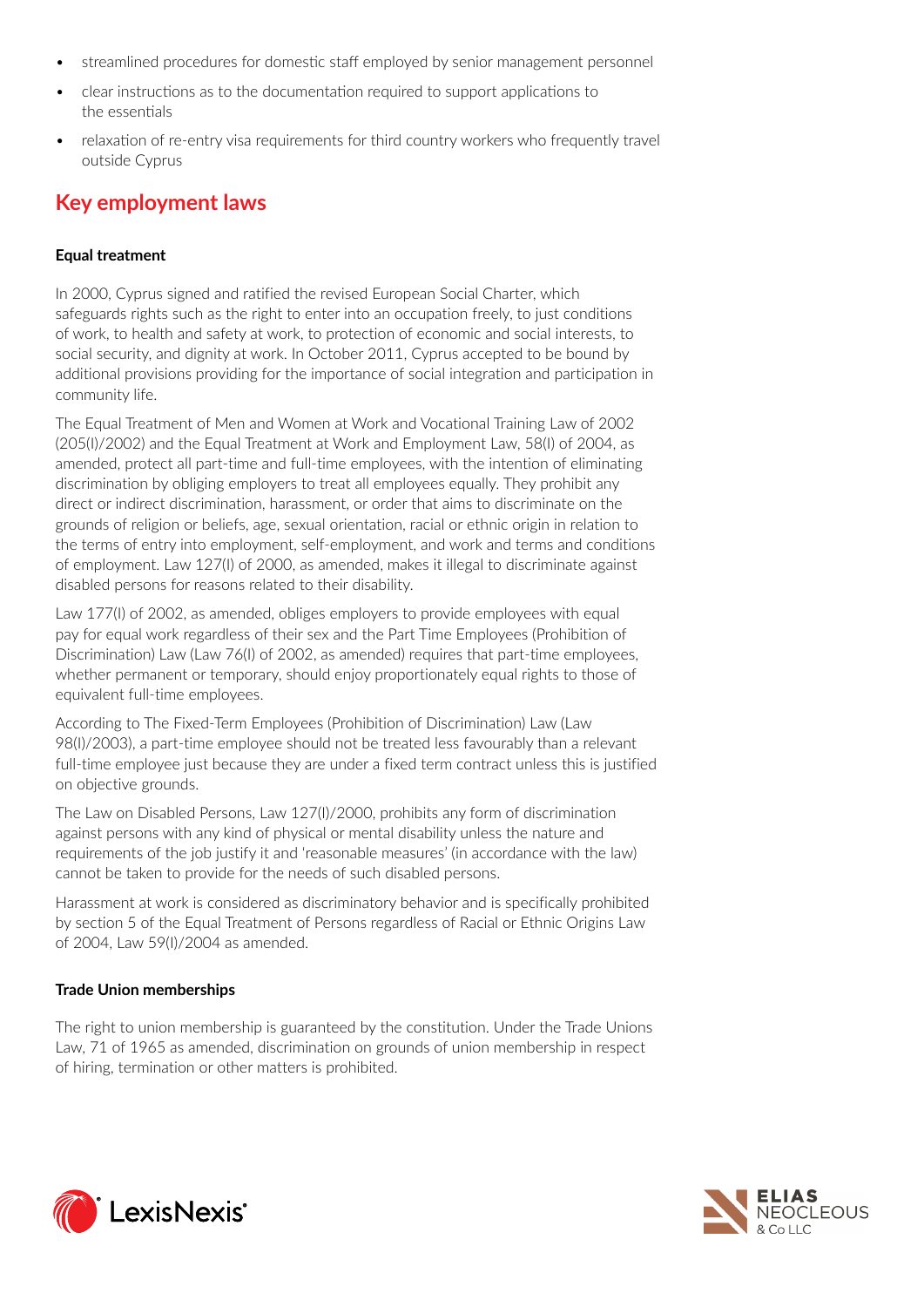#### **Transfers of undertakings**

In the event of a business transfer or transfer of undertaking, there is an automatic assignment from the transferor of the business to the transferee of all rights and obligations of the transferor deriving from contracts of employment or from employment relationships existing at the date the business was transferred. The transfer of a business, an installation or part of business, cannot be a valid reason for dismissal for the transferor or the transferee. Dismissals due to economic, technical or organisational reasons are permitted, subject to consultation. This applies to public and private businesses carrying out economic activities. A mere transfer of shares does not constitute a business transfer for the purposes of the law since the identity of the employer remains the same.

#### **Termination of employment**

Cyprus applies a just cause standard regarding termination of employment: regardless of what has been agreed in a contract of employment, or what the employer considers just cause, the employer may validly terminate an employee's employment only on the basis of one or more of the statutory grounds for termination set out in article 5 of the Termination of Employment Law, Law 24 of 1967 as amended. Dismissal for any other reason will be regarded as unlawful, and may give rise to a claim for unlawful dismissal.

The reasons set out in article 5 are:

- *•* the employee's failure to perform their duties in a reasonably satisfactory manner (excluding temporary disability to work due to illness, injury, and childbirth)
- *•* redundancy in compliance with the provisions of the law
- *•* force majeure, act of war, civil commotion, act of God, destruction and the like
- *•* expiry of a fixed period of employment
- *•* misconduct on the part of the employee that justifies summary dismissal, such as conduct demonstrating that the relationship between employer and employee cannot reasonably be expected to continue, commission of a serious disciplinary or criminal offence or indecent behaviour in performing employment duties or repeated violation or disregard of employment regulations

Without prejudice to the illegality of any other reason for dismissal, article 6(2) specifies that the following are not valid reasons for dismissal:

- *•* trade union membership or participation in related activities outside working hours
- *•* pursuing office as a representative of employees or having done so in the past
- *•* complaining in good faith, or participating in a procedure against the employer on the basis of a civil or criminal action or recourse to an administrative body
- *•* race, colour, sex, marital status, religion, political views, ethnic origin or social background, pregnancy, or motherhood
- *•* taking parental leave or leave for reasons of force majeure

Given that the purpose of the Termination of Employment Law is to protect employees from being dismissed without just cause, the courts generally adopt a sceptical approach to claims by employers that a dismissed employee's behaviour justifies their dismissal. In contrast to other civil cases where the burden of proof is on the claimant, by default, article 6 places the burden on the employer to prove that a dismissal is lawful and



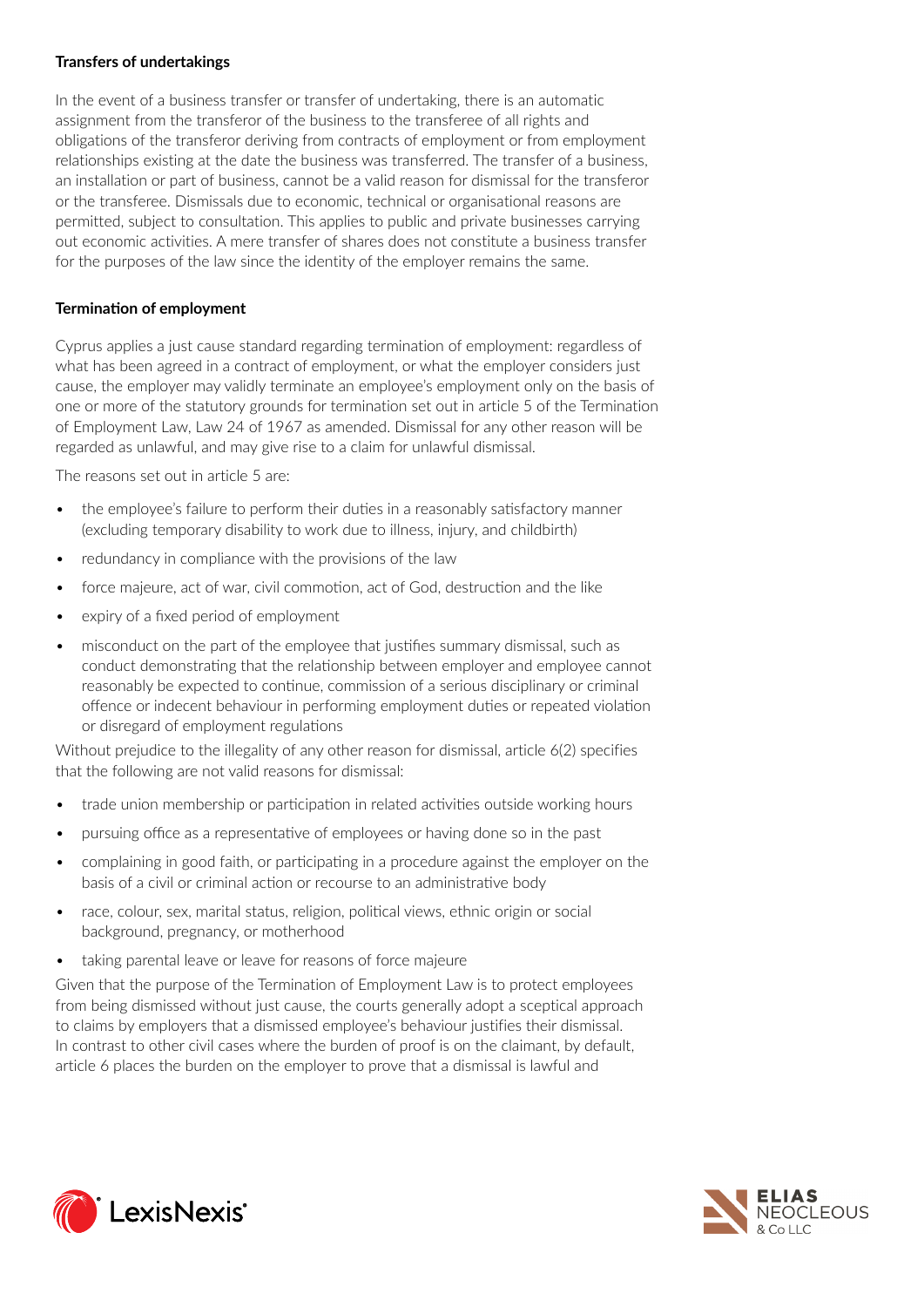justifiable under article 5 of the Law. However, if the employer alleges in defence to a claim for unlawful dismissal that the employee voluntarily terminated the employment the burden of proof shifts to the employee to show that the employment was in fact terminated by the employer. If the employee succeeds in doing so, the burden of proof shifts back to the employer to show that the termination was in fact justifiable under the law.

There have been cases in which the courts have recognised that, in accordance with general Contract Law, an employment contract may be terminated by mutual agreement between both parties, and that the Law on Termination of Employment and the statutory compensation provisions will not apply, provided there is accord and satisfaction between the parties.

## **Pay**

There is a prescribed minimum hourly or monthly rate for certain non-unionised occupations such as security guards, office and industrial cleaners, care assistants, clerical workers and shop assistants. The minimum rate was reviewed annually but due to the economic recession has remained unchanged since 2012.

The minimum monthly salary for certain categories of employees, such as salespersons engaged in selling goods in shops, office workers, medical assistants, assistant baby and child carers is €870. For any such person who has completed a continuous period of employment of six months with the same employer the minimum salary is  $\epsilon$ 924 (gross).

The categories of workers entitled to receive the statutory minimum salary include security guards and caretakers in clinics, hospitals and nursing homes.

The minimum hourly salary for security guards has been fixed at  $\epsilon$ 4.90 as of 1 April 2012 and for any such person who has completed a continuous period of employment of six months with the same employer the minimum salary is  $\epsilon$ 5.20 (gross).

The minimum hourly salary for cleaners of business and corporate premises has been fixed at €4.55 as of 1 April 2012 and at €4.84 after six months.

# **Contracting with third parties**

The Contracts Law, Cap 149, which dates back to when Cyprus was a British colony, regulates contracts generally. Cyprus contract law is based on the same principles as English contract law, including freedom of contract, with terms implied into contracts only in exceptional cases, and the requirement for certainty of the terms, and the parties' authority and capacity to contract in order to conclude a binding contract. Certain contracts must comply with specified requirements regarding form.

One form of contract, the 'bond in customary form' is unique to Cyprus. It is defined by section 78 of the Contract Law as a 'promise in writing made by one person to another signed by the maker in the presence of at least two witnesses themselves competent to contract, engaging to pay on demand or at a fixed or determinable future time a sum of money, to a person specified therein together with interest and in the event of legal proceedings thereon the costs thereof'. The only possible defences to a bond in customary form are coercion or forgery, making it a highly effective security instrument.

#### **Implied terms**

As in England, the courts may imply terms into a contract, but they are generally reluctant to do so. In certain contracts, terms may be implied by statute. The Contracts Law implies



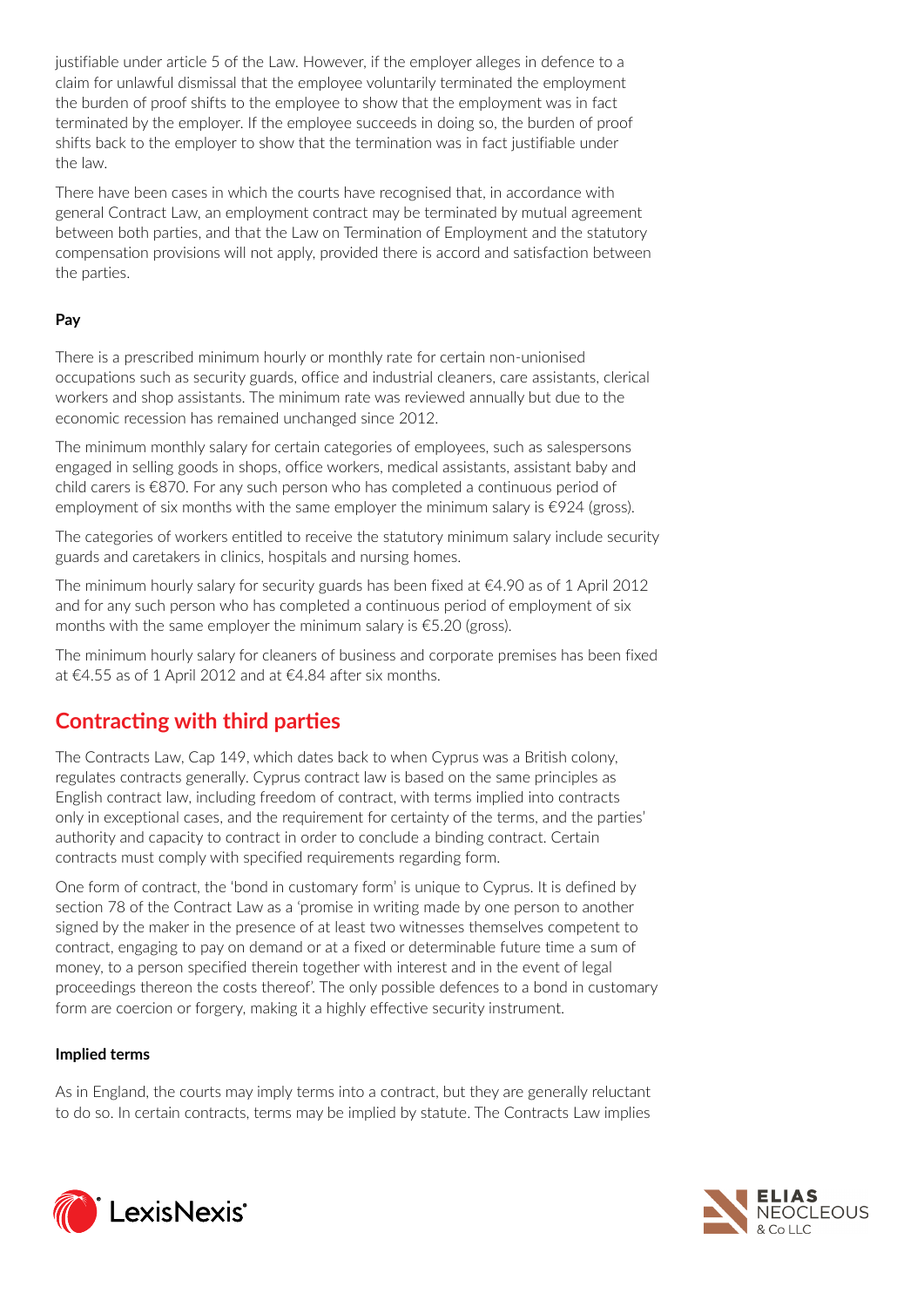terms into indemnity contracts and commercial agency contracts. The Sale of Goods Law, 10(I) of 1994, provides that, unless the circumstances demonstrate a different intention, there is an implied condition that the seller has the right to sell the goods and that the goods are as described, whether or not these provisions are included in the agreement.

#### **Penalty clauses**

The Cyprus courts follow English law as regards liquidated damages and penalty clauses. A clause providing for the payment of liquidated damages in specified circumstances will be upheld if it appears to be based on a genuine, good-faith attempt to estimate, in advance, the loss the wronged party was likely to suffer from the breach of obligation in question, and the liquidated damages will be payable irrespective of the loss actually suffered.

A sum that is excessive and disproportionate to the greatest loss that could be expected to result from the breach concerned is likely to be deemed to be a penalty and unenforceable.

#### **Exclusion or limitation of liability**

The Cyprus courts are generally reluctant to uphold exclusion or limitation clauses imposed on a weaker party by a stronger party. Such a clause cannot be effective and exclude the liability of any party unless the court is satisfied that the other party agreed to it at or before the time when the contract was made.

#### **Unfair contract terms**

The Abusive Terms in Consumer Contracts Law, Law 93(I) of 1996 as amended, protects consumers against abusive terms in business to consumer contracts. It introduces the concept of an abusive term in a contract as any term which, despite the obligation of good faith, markedly weakens the consumer in terms of the rights and obligations of the parties. Irrespective of contract law principles, an abusive term in a contract does not bind the consumer. The rest of the contract is valid, unless the contract cannot be fulfilled without the abusive term.

# **Taxation overview**

#### **Corporate income tax**

Cyprus-resident companies are subject to corporate income tax at 12.5% on worldwide taxable income. Group relief is available, and losses may be carried forward for up to five years for offset against future profits.

An important feature of Cyprus' tax framework is the 'intellectual property box' (IP Box) regime. The Cyprus IP Box basically provides a tax exemption of up to 80% for expenditure concerning research and development from qualifying intangible assets. Qualifying intangible assets include, amongst other, 'software programs' and 'patents' under the Cyprus IP Box regime. The legal entity that claims tax relief under the Cyprus IP Box regime must keep accounting books and records of income and expenses of each qualifying intangible asset. The Cyprus IP Box regime is applicable to qualifying persons and includes Cyprus tax resident taxpayers, tax resident permanent establishments of non-tax resident persons as well as foreign permanent establishments that are subject to tax in Cyprus. It is noted that the level of the qualifying profits is related to the extent the claimant performs Research and Development activities in order to develop the qualifying



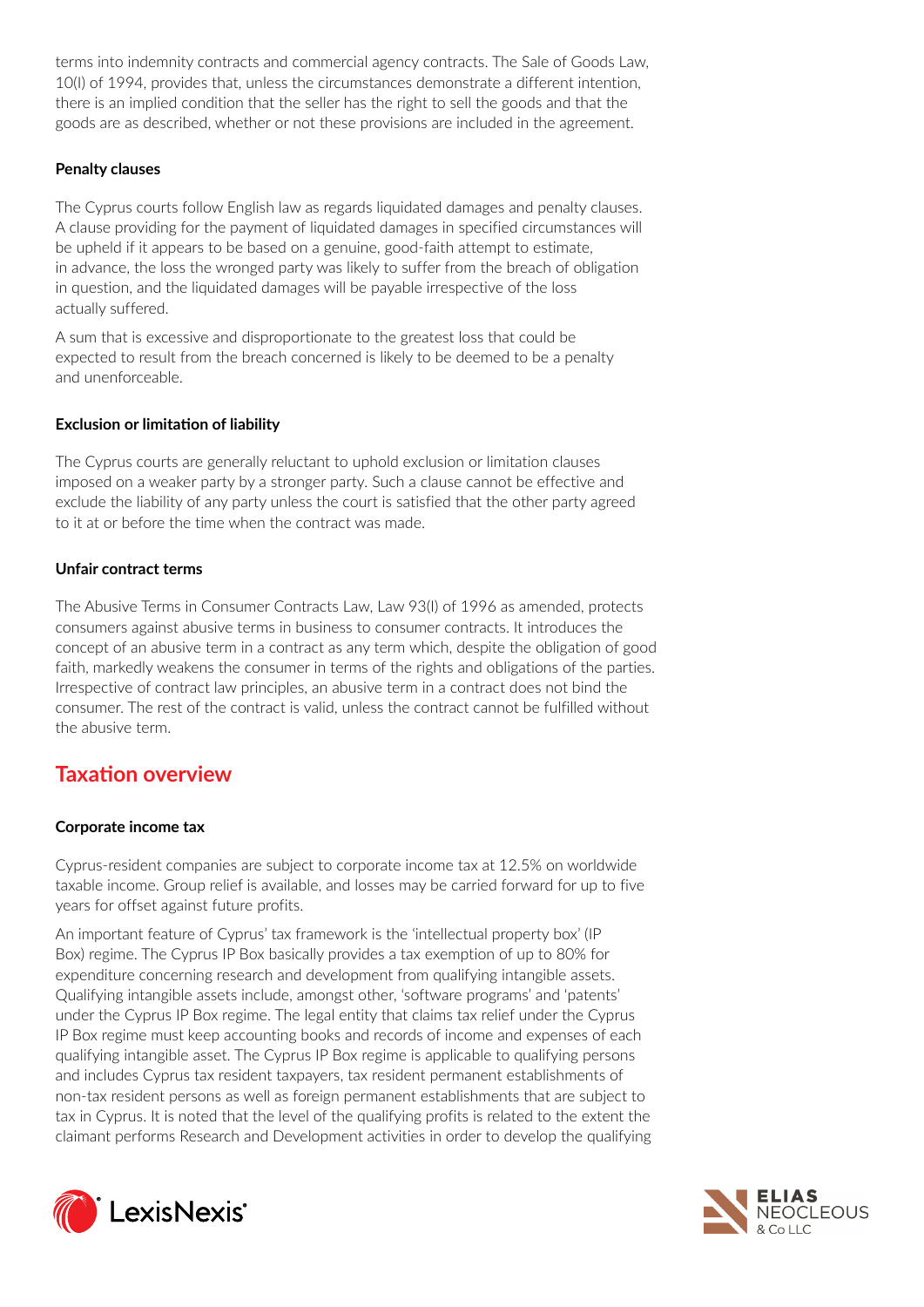intangible asset within the same company. The Research and Development need not be carried out within Cyprus but can even be outsourced so long as the Research and Development is attached to a Cyprus company that is a tax resident in Cyprus.

If a Cyprus IP company is incorporated, a tax exemption can be claimed under the Cyprus IP Box regime, assuming the sum of total research and development costs ('qualified expenditure') incurred in any tax year, are wholly and exclusively for the development, improvement or creation of qualifying intangible assets and which costs are directly related to the qualifying intangible assets. The qualification process for tax exemption over 'qualifying intangible assets' may take some time depending on the complexity of each case and the volume of the work of the competent authority who shall review such a request. The level of tax exemption that is finally granted is subject to the discretion of the Tax Commissioner.

In addition, the following types of income are fully exempt from corporate income tax:

- *•* profit from the sale of securities
- *•* dividends
- *•* passive interest earned
- *•* income of any approved pension or provident fund (a company is not likely to have such income)
- *•* profits from a permanent establishment situated entirely outside Cyprus, unless the permanent establishment directly or indirectly engages more than 50% in activities, which lead to investment income and the foreign tax burden is substantially lower than the tax burden in Cyprus
- *•* income of any company formed exclusively for the purpose of promoting art, science or sport, and of certain educational and charitable companies
- *•* profits earned or dividends paid by a Cyprus shipping company, which owns ships under the Cyprus flag and operates in international waters, for which the tonnage tax scheme is mandatory

Cyprus provides an ideal environment for group holding and finance companies, offering tax free flow of dividends through Cyprus and beneficial exit opportunities. There is a full participation exemption and no tax on capital gains apart from gains derived from real estate in Cyprus. Cyprus' network of more than 60 double tax agreements provides excellent planning opportunities and unilateral relief is available for taxes paid overseas if no double tax agreement applies. Mergers and reconstructions can be carried out with full exemption from any form of taxation in Cyprus.

## **Personal income tax**

Cyprus resident individuals are taxed on the basis of worldwide income. Husband and wife are taxed separately. Each individual's first €19,500 of taxable income is tax free. Income above that amount is taxed at rates increasing from 20% to a top rate of 35% on taxable income above €60,000.

There are two ways in which individuals may qualify as tax-resident in Cyprus. The standard test is physical presence for at least 183 days in the tax year. However, Law 119(I) of 2017 provides an alternative route to residence. With effect from 1 January 2017, individuals who meet all the following conditions in respect of a given tax year will be deemed to be tax-resident in Cyprus if:

• they are physically present in Cyprus for one or more periods amounting to at least 60 days



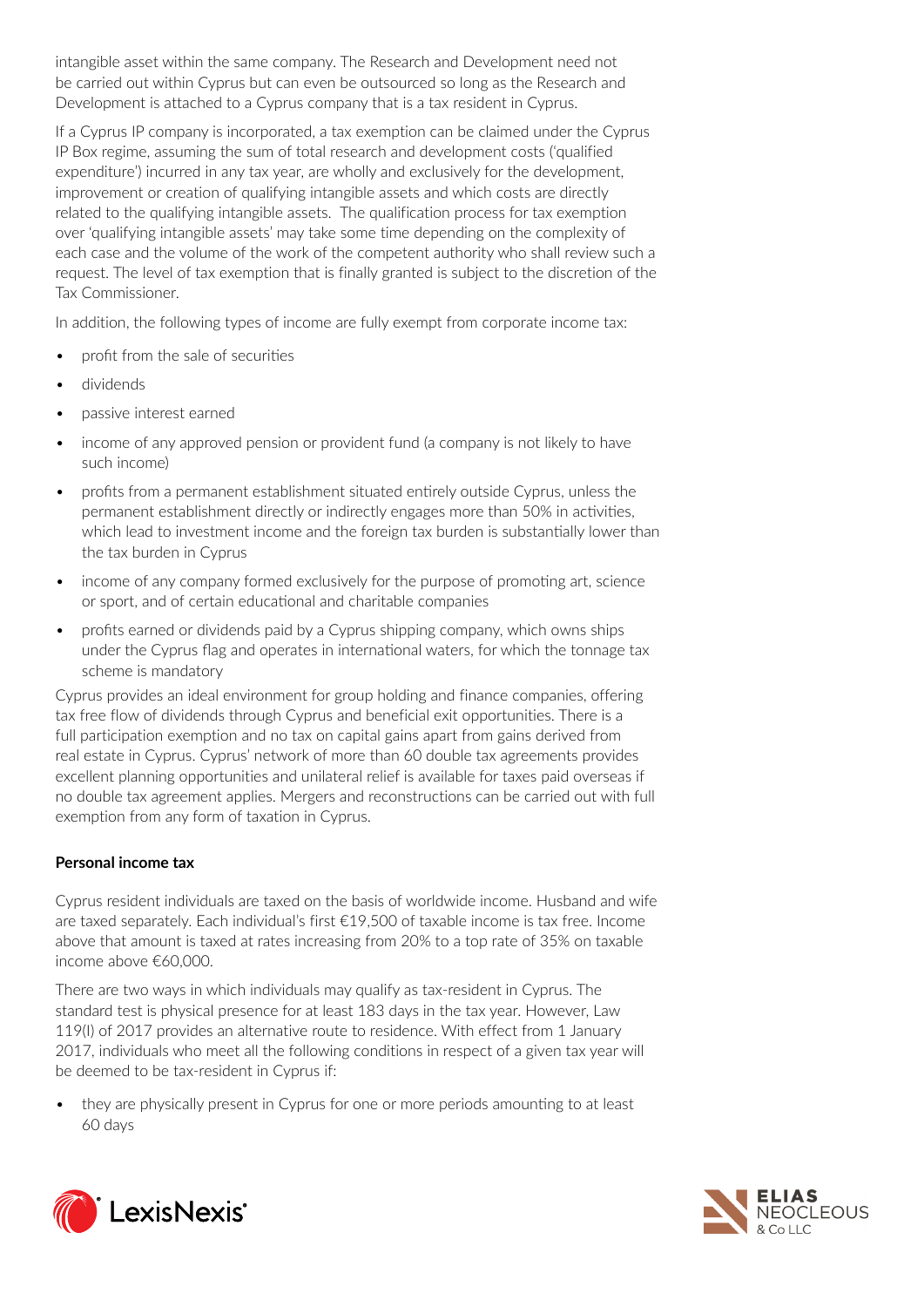- *•* they do not remain in another country for one or more periods exceeding 183 days in total
- *•* they are not tax resident in another country
- *•* they undertake business in Cyprus, have employment in Cyprus or hold a post in a Cyprus-resident company which continues to the end of the tax year
- *•* they maintain a permanent residence at their disposal for their use in Cyprus

Individuals becoming tax-resident and taking up employment in Cyprus are entitled to an annual exemption of €8,500 or 20% of their income from employment in Cyprus commencing from 1 January following the year of employment, whichever is less, for up to the first five years of residence. The exemption will not be available for tax years after 2020.

There is an alternative exemption introduced for high-paid individuals, exempting 50% of the first ten years' income from employment in Cyprus of a person who was not previously resident in Cyprus, provided the income from employment in Cyprus exceeds €100,000 per annum. The exemption is not available to anyone who was resident in Cyprus in any three of the five tax years preceding the year in which the employment in Cyprus began, or to anyone who was resident in Cyprus in the year preceding the year in which the employment began.

The exemption is available in respect of any tax year in which income from employment exceeds €100,000, irrespective of whether the income falls below that amount in any year, provided that when the employment started the income exceeded  $\epsilon$ 100,000 and the tax authorities are satisfied that the variations in the annual income are not made for the purpose of obtaining this tax benefit.

The two exemptions are mutually exclusive, and only one of them can be claimed by a particular taxpayer.

# **Value added tax**

The VAT registration threshold is €15,600 per annum. Businesses trading in goods with other EU Member States in excess of €130,000 for exports and €55,000 for imports during any calendar year are also obliged to register for VAT and Intrastat. Cyprus's standard rate of 19% is among the lowest in the EU and reduced rates of 5% and 9% apply to certain goods and services. Companies that do not have trading activities within the EU need not register for VAT but of course they will be unable to recover input tax.

Companies receiving taxable services from out of Cyprus are obliged to register for VAT when such services exceed the registration threshold. Pure holding companies cannot register for VAT as they are not deemed to carry out a business.

# **Special defence contribution**

Special contribution for defence (SDC tax) is payable by Cyprus resident companies and by individuals who are resident and domiciled in Cyprus on the following categories of income:

- *•* on rentals received at 2.25%, (formally, at 3% on 75% of the rental)
- *•* dividends at 17%, and
- *•* interest received other than in the course of business at 30%

Individuals who are resident but not domiciled in Cyprus are exempt from all forms of Cyprus tax on the above categories of income.



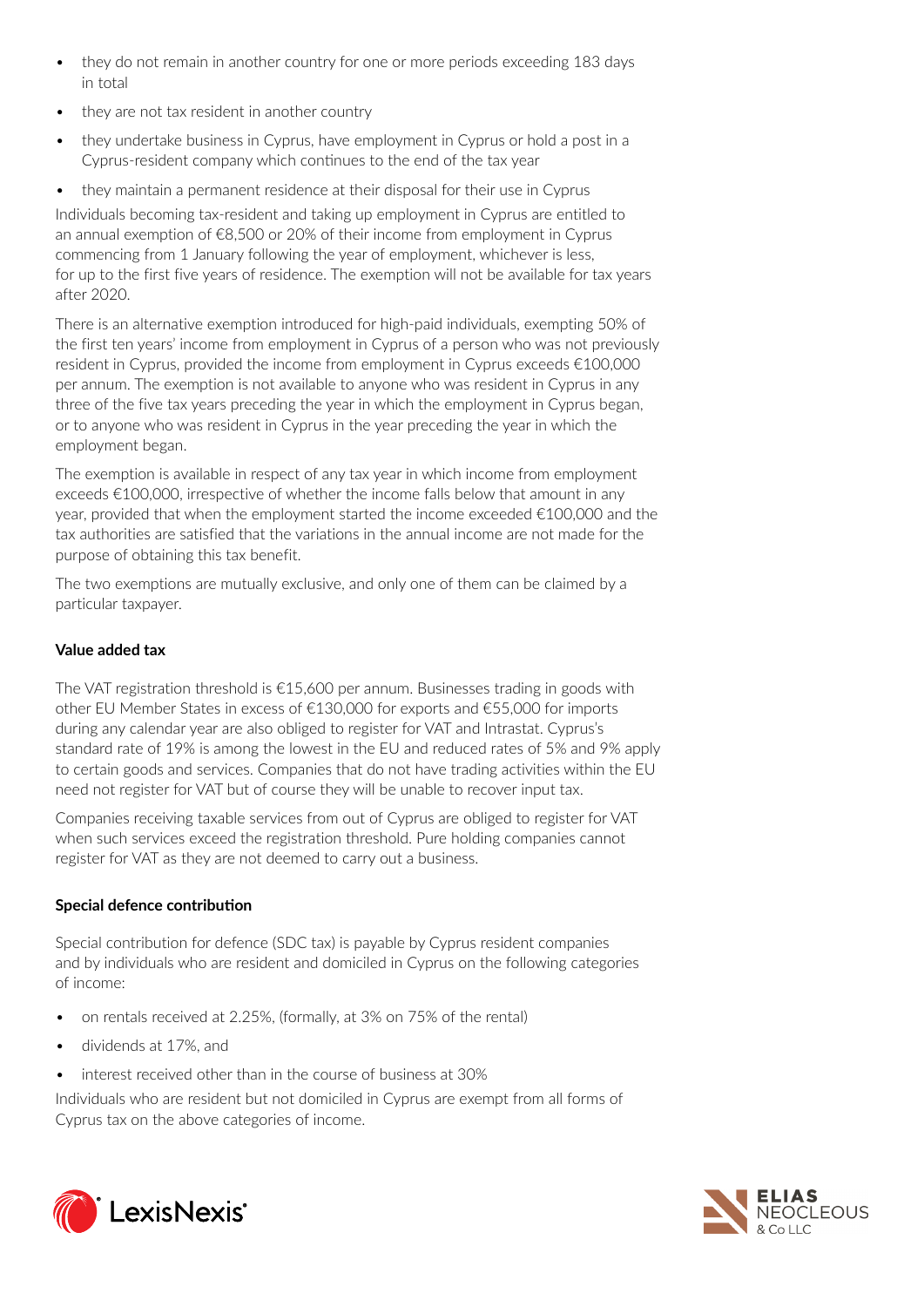Relief or credit for tax paid abroad is available either under the terms of a double tax treaty or by way of unilateral relief.

Dividends received by one resident company from another resident company are exempt from SDC tax. Dividends received by a foreign shareholder (individual or company) from a resident company are also exempt, and this gives Cyprus a real advantage over other European holding company regimes, which generally impose a withholding tax, even when reduced by a double taxation treaty, of at least 5%.

Companies which do not distribute 70% of their accounting profits after tax, as defined by the relevant tax law, within two years after the end of the relevant tax year, will be deemed to have distributed as dividends 70% of these profits. Special contribution for defence at 17% will be payable on such deemed dividends to the extent that the ultimate shareholders are both Cyprus tax resident and Cyprus domiciled. The amount of deemed distribution is reduced by any actual dividends paid out of the profits of the relevant year at any time. This special contribution for defence is payable by the Company for the account of the shareholders.

## **Capital gains tax**

Cyprus does not impose any tax on capital gains except on gains from the sale of immovable property in Cyprus and of shares of unlisted companies directly or indirectly owning immovable property in Cyprus. These are taxable at 20%. All other gains are exempt. In order to stimulate the real estate market, a temporary exemption was introduced in July 2015 in respect of property acquired between 16 July 2015 and 31 December 2016. Provided that the property was acquired on an arm's length basis and not under the foreclosure provisions of the Transfer and Mortgage of Immovable Properties Law, any gain on the disposal of the property will be exempt from capital gains tax, irrespective of the date of disposal.

#### **Stamp duty**

Stamp duty is payable on contracts relating to property or business in Cyprus:

- for transactions with a consideration up to  $\epsilon$ 5,000, no stamp duty is payable
- *•* for transactions with a consideration in excess of €5,000 but not exceeding €170,000, stamp duty of €1.50 for every €1,000 or part thereof is payable
- *for transactions with a consideration in excess of €170,000, stamp duty of €2.00 for* every €1,000 or part thereof is payable
- *•* for the maximum stamp duty payable on a contract is capped at €20,000
- *•* where no amount of consideration is specified in the contract, the stamp duty is €34
- *•* for a transaction, evidenced by several documents, stamp duty is payable on the main contract and ancillary documents are charged at a flat rate of  $\epsilon$ 2

A number of categories of documents are exempt from stamp duty, including documents relating to corporate reorganisations (which are exempt from all forms of taxation) and ship mortgage deeds or other security documents.



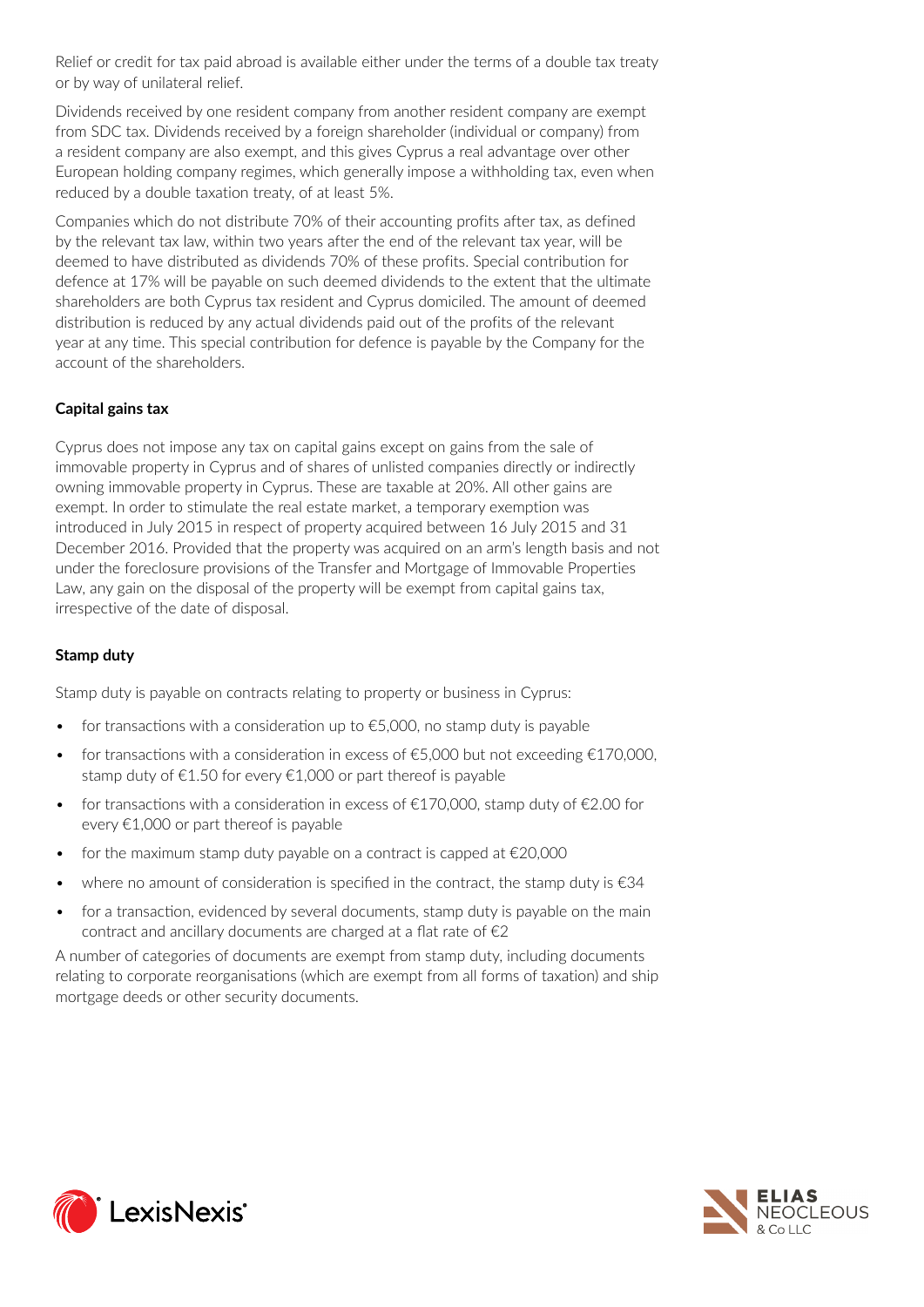#### **Social insurance**

Under the Social Insurance Scheme, the employer and employee each contribute 8.3% of the employee's earnings, a total of 16.6%. The employer also has to make a further 3.7% contribution to other Social Insurance funds. There is an upper earnings ceiling for calculating contributions that is usually increased annually. A self-employed person contributes 14.6% on income within a lower and upper earnings threshold that varies according to the nature of the trade.

#### **GeSY/GHS contributions for employers and employees**

Commencing from 1 March 2019 all employers' and employees' in Cyprus will be required to make contributions to the General Healthcare System (GHS.), as follows:

| † Period:                       | Employer<br>  Contribution: † | Employee<br>  Contribution: |
|---------------------------------|-------------------------------|-----------------------------|
| 1 March 2019-28 February 2020 † | 1.85%                         | 1.70%                       |
| From 3 January 2019 $\dagger$   | 290%                          | 2.65%                       |

Employers' contributions and employees' deductions are calculated on the gross salary (up to €180,000) and will be paid through Social Insurances. The amount of the GHS deduction is tax deductible up to the total of  $1/6<sup>th</sup>$  of the individual's total income. The amount of the employers' contribution is tax deductible for corporate tax purposes.

# **Regulatory compliance**

## **Registrar of Companies**

Companies are required to notify the Registrar of Companies of changes in their details and to submit annual returns including audited financial statements.

## **Bribery and corruption**

Cyprus is a signatory to numerous international anti-corruption conventions, including the United Nations Convention against Corruption of 2003 and the Strasbourg Criminal Law Convention on Corruption of 1999. The Law Sanctioning the Criminal Law Convention on Corruption, Law 23(III) of 2000 and Law 22(III) of 2006 transpose the provisions of the Strasbourg Convention into domestic law, aligning Cyprus law with best practice in the field of legislation combating bribery of foreign public officials, bribery in the private sector, trading in influence and laundering of proceeds from corruption offences, account offences and participatory acts. In addition, the Prevention of Corruption Law, Cap 161, which prohibits bribery of public officials, continues in force.

The Criminal Code, Cap 154, is a compilation of criminal law provisions. It provides for criminal sanctions for bribery of public officials in sections 100 to 103 and of witnesses in section 118.

#### **Merger control and protection of competition**

Mergers are regulated by the Control of Concentrations between Undertakings Laws



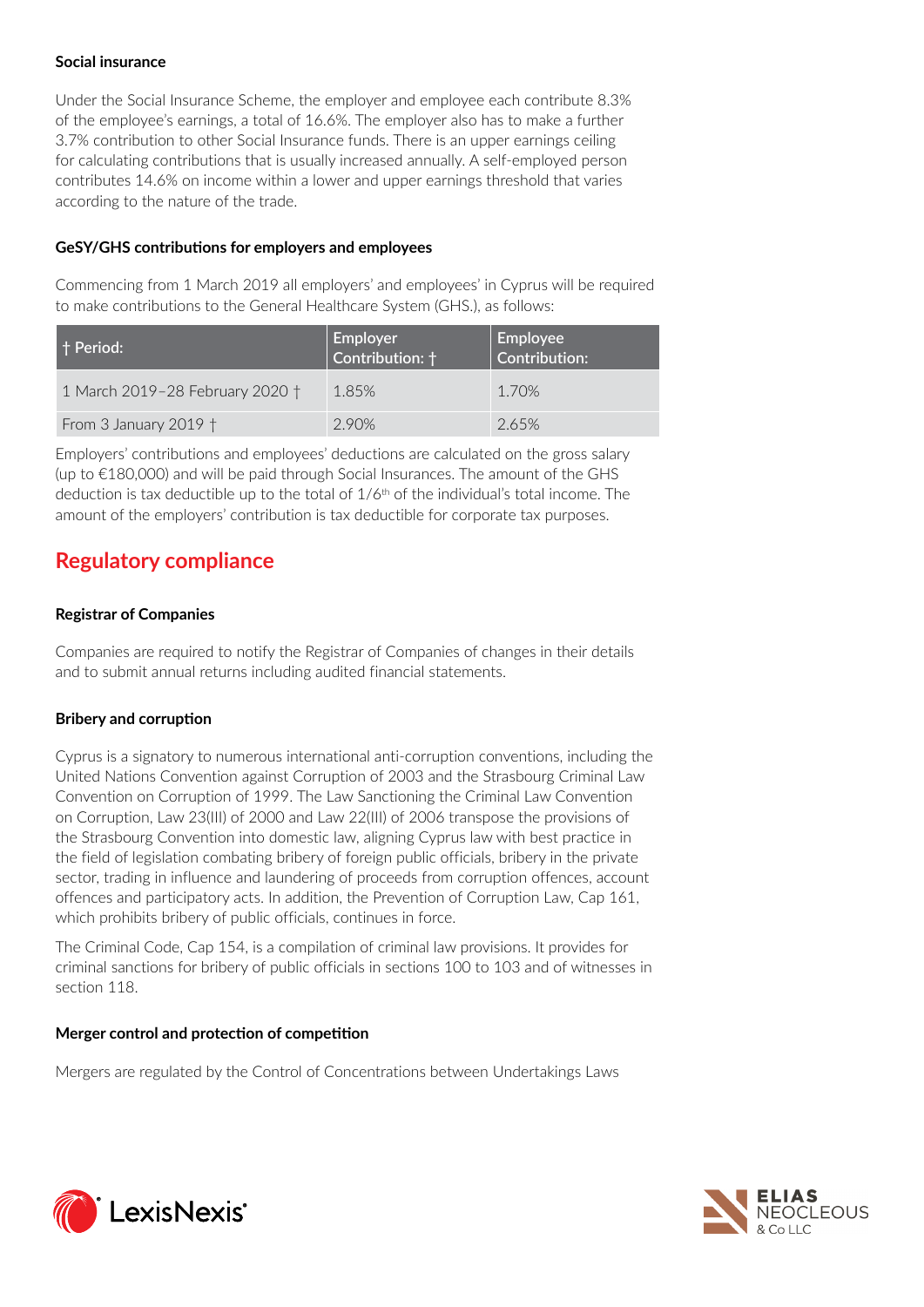83(I) 2014 (Merger Law). The Merger Law is implemented alongside the Protection of Competition Law 2008-2014 (Law 13(I) of 2008 as amended by Law 41(I) of 2014) (Competition Law). Together, these laws harmonise Cyprus merger and Competition Law with the acquis *communautaire*.

The Merger Law and the Competition Law are implemented by the Commission for the Protection of Competition (CPC), an independent body established under the earlier Competition Law. The CPC is responsible for examining and ruling upon conduct that is deemed anti-competitive and in violation of the Competition Law. In addition, by virtue of merger legislation, the CPC is provided with a regulatory framework by which it can control mergers and takeovers that are classified as being 'of major importance', thereby ensuring that no concentration between parties that have economic strength in Cyprus will create or reinforce a dominant position in the affected market.

#### **Banking and Prudential Regulation**

The Capital Reserves [Regulation \(EU\) No 575/2013](https://www.lexisnexis.com/uk/lexispsl/commercial/citationlinkHandler.faces?bct=A&service=citation&risb=&UK_EULEG&$num!%2532013R0575_title%25) is directly applicable in Cyprus. Also, the provisions of the Capital Requirements Directive IV have been fully transposed into the Cyprus Business of Credit Institutions Law. These constitute the basis for the provision of banking services by authorised Cyprus, EU and third-country credit institutions.

#### **Banking services and financing tools**

The laws and regulations governing the provision of banking and ancillary services by authorised credit institutions are designed to provide the fullest range of financial products for savers and borrowers while promoting responsible lending and striking an appropriate balance between the interests of banks and their customers and are constantly updated to ensure they are fit for purpose. Significantly in 2018, amendments were made to the Transfer and Mortgage Law with particular focus on updating of foreclosure procedures in an effort to remove ambiguities and reduce delays, and thus strengthen certainty and credit, the primary element underpinning the smooth operation of money markets in the contemporary global environment.

#### **Investment funds**

The Cyprus fund sector is one of the most dynamically developing areas of the Cypriot economy. Cyprus is fast becoming a preferred location for the establishment of investment funds by promoters and fund managers. Industry and government bodies are exercising considerable efforts to promote the advantages of the country in terms of hosting and supporting the operations of the international fund and asset management industry. These efforts, combined with the existing activities of internationally recognized fund service providers and respected local independent operators, has seen a rapid expansion in the industry over the past five years.

Cyprus is an EU Member State and as such is subject to the full spectrum of EU financial services regulation. In addition, an investor considering doing business in Cyprus can expect advantages such as access to the European market, the strategic geographical location between Europe, Middle East and Africa and the fact the country can provide a business environment with highly qualified professionals and sophisticated infrastructure. Moreover, the set-up costs and costs of ongoing operations in Cyprus are considered relatively low by international standards and the tax regime is favourable and both EU and OECD compliant. In addition, there is access to an extensive network of double tax treaties allowing for tax-efficient structuring of investments.



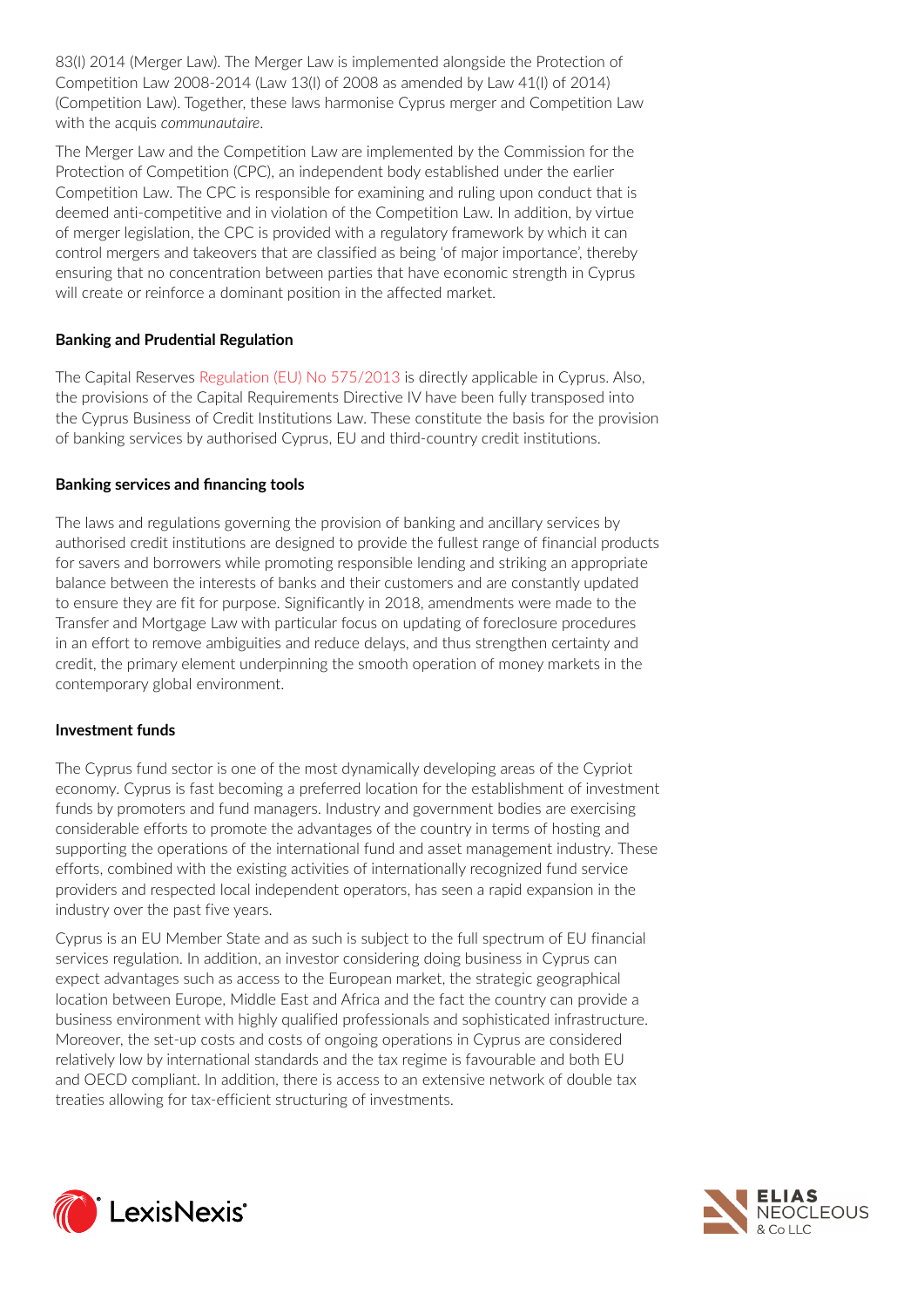The Cyprus Securities and Exchange Commission (CySEC) is responsible for the supervision of regulated financial markets in Cyprus and of businesses involved in them, including issuers of securities, brokers and brokerage firms, licensed investment services companies, collective investment schemes, fund managers and investment consultants. It is responsible for the licensing and oversight of investment firms, and has extensive powers to obtain information necessary for the exercise of its responsibilities. It may suspend or revoke licences and may impose administrative sanctions and disciplinary penalties.

The CySEC is also responsible for the licensing and control of fiduciary and corporate service providers under the law on the Regulation of Fiduciaries, Administration Businesses and Company Directors.

Cyprus's national regime for investment funds fully implements the EU framework established under the Undertaking for the Collective Investment in Transferable Securities (UCITS) [Directive 2009/65/EC,](https://www.lexisnexis.com/uk/lexispsl/commercial/citationlinkHandler.faces?bct=A&service=citation&risb=&UK_EULEG&$num!%2532009L0065_title%25) the Alternative Investment Fund Managers (AIFM) [Directive 2011/61/EU](https://www.lexisnexis.com/uk/lexispsl/commercial/citationlinkHandler.faces?bct=A&service=citation&risb=&UK_EULEG&$num!%2532011L0061_title%25) and the Markets in Financial Instruments [Directive 2014/65/](https://www.lexisnexis.com/uk/lexispsl/commercial/citationlinkHandler.faces?bct=A&service=citation&risb=&UK_EULEG&$num!%2532014L0065_title%25) [EU,](https://www.lexisnexis.com/uk/lexispsl/commercial/citationlinkHandler.faces?bct=A&service=citation&risb=&UK_EULEG&$num!%2532014L0065_title%25) MiFID II. Moreover, the legal and regulatory framework has been enriched with the introduction in July 2018 of an updated and amended Alternative Investment Funds Law (124(I)/2018) which introduced the ability for fund managers to establish Registered Alternative Investment Funds (RAIF) in Cyprus without the need for additional authorisation by CySEC.

The new Alternative Investments Funds Law was enacted in July 2018 to replace earlier legislation. It provides all the benefits of the EU legislative framework and introduces innovative vehicles for collective investments. The advantages of this modern regime for portfolio and asset management are greatly enhanced by Cyprus' well-understood common law system and its unique tax benefits. It offers investment funds a highly attractive environment for the distribution of funds on a cross-border and global basis and direct access to the EU investment market, given that AIFs that are established and regulated in Cyprus are allowed to be marketed to professional investors across the EU.

The RAIF regime introduced by this new law provides a flexible regulatory framework for establishing a regulated fund. RAIFs do not require a licence from CySEC since they are required to be externally managed by a regulated entity, such as an AIF manager, UCITS or a Cypriot investment firm, and thus supervision is done through that asset manager. Additionally, the establishment of the limited partnership form of a fund offers greater flexibility and effectiveness in the hands of asset managers and international investors.

RAIFs shall also provide flexibility in terms of structure as it can be set up in any legal form that is available under Cyprus Law (investment company with fixed or variable capital, limited partnership, or common fund). It can also be open or closed-ended, and it can follow any strategy and invest in any assets. However, it cannot be established as a Money Market, Loan Origination Fund, and Fund of Funds.

# **UCITS**

Concerning the UCITS, the transposition of the UCITS IV Directive, [Directive 2009/65/](https://www.lexisnexis.com/uk/lexispsl/commercial/citationlinkHandler.faces?bct=A&service=citation&risb=&UK_EULEG&$num!%2532009L0065_title%25) [EC](https://www.lexisnexis.com/uk/lexispsl/commercial/citationlinkHandler.faces?bct=A&service=citation&risb=&UK_EULEG&$num!%2532009L0065_title%25) in 2012, through the enactment of the Open-Ended Undertakings for Collective Investment Law of 2012 (UCI Law), (further amended in April 2016 with the transposition of UCITS V), are very important points for the relevant industry in Cyprus. The eligible assets are transferable securities, money market instruments, open-ended collective investment schemes, deposits with eligible credit institutions and financial derivative instruments. UCITS operations must be based on the principle of risk spreading. Thus, the structure of UCITS must demonstrate proper diversification. If not self-managed, the



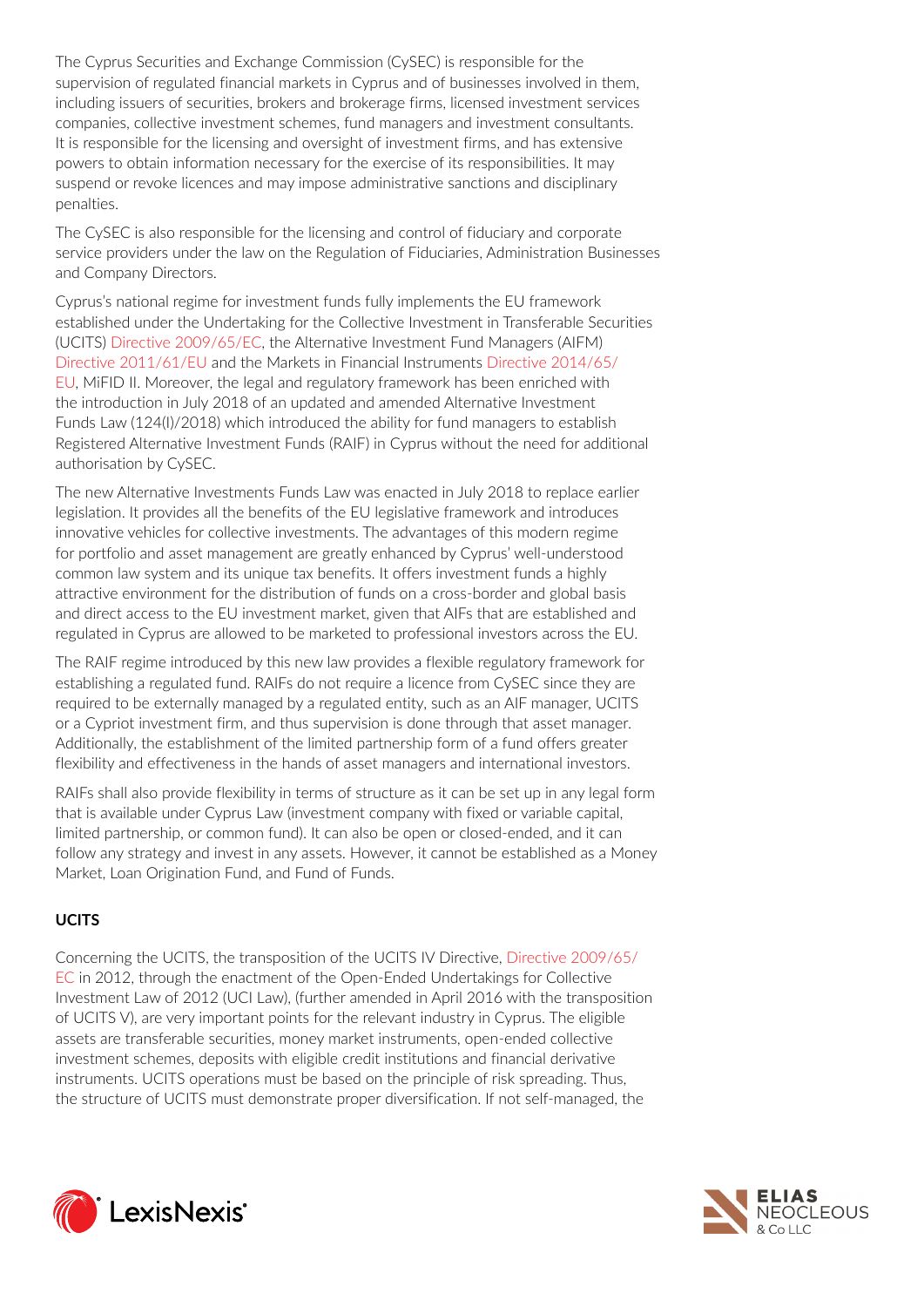UCITS must appoint a UCITS Management Company which should be authorized. Fund administration services may be performed either by the UCITS Management Company or there may be outsourced to an external fund administrator, Finally, UCITS must appoint a Cyprus-qualified audit firm and, also, a single and independent Depositary, according to regulatory requirements.

### **Securitisation**

The covered bond regime, which was previously the only framework under which securitisations could take place, was widely regarded as inadequate since it was open to only the largest credit institutions. In July 2018, a new law governing securitisations was enacted to fill the gap. It establishes a straightforward, modern framework for debt securitisation based on accepted market practices and supervised by the Central Bank of Cyprus. It is expected to result in a substantial increase in the use of securitisation options and structures.

#### **Payment services and accounts**

The Cyprus regime on payment services follows the corresponding EU legislation, notably the Payment Services [Directive \(EU\) 2015/2366](https://www.lexisnexis.com/uk/lexispsl/commercial/citationlinkHandler.faces?bct=A&service=citation&risb=&UK_EULEG&$num!%2532015L2366_title%25) and the Regulations governing the Single euro Payment Area ([Regulation \(EU\) 260/2012](https://www.lexisnexis.com/uk/lexispsl/commercial/citationlinkHandler.faces?bct=A&service=citation&risb=&UK_EULEG&$num!%2532012R0260_title%25) and [Regulation \(EC\) No 924/2009\).](https://www.lexisnexis.com/uk/lexispsl/commercial/citationlinkHandler.faces?bct=A&service=citation&risb=&UK_EULEG&$num!%2532009R0924_title%25) There is a sound and reliable legal and regulatory infrastructure that provides for the freedom of services and promotes cross-border trade for all users of payment services in or from Cyprus. Moreover, its implementation of the regulatory regime on E-money and E-money institutions under EU [Directive 2009/110/EC](https://www.lexisnexis.com/uk/lexispsl/commercial/citationlinkHandler.faces?bct=A&service=citation&risb=&UK_EULEG&$num!%2532009L0110_title%25) has made Cyprus an attractive jurisdiction in which to establish E-money businesses.

#### **Investment services and capital markets regulation**

Τhe provision of investment services is governed by the Investment Services Law of 2018, which implements the changes resulting from the MIFIR [Regulation \(EU\) 600/2014](https://www.lexisnexis.com/uk/lexispsl/commercial/citationlinkHandler.faces?bct=A&service=citation&risb=&UK_EULEG&$num!%2532014R0600_title%25) and the MiFID II [Directive 2014/65/EU.](https://www.lexisnexis.com/uk/lexispsl/commercial/citationlinkHandler.faces?bct=A&service=citation&risb=&UK_EULEG&$num!%2532014L0065_title%25) The Investment Services Law is supplemented by detailed secondary legislation and directives issued by CySEC. Post-trade services and respective rights and obligations for market players and participants are regulated and detailed in the provisions of the EMIR [Regulation \(EU\) No 648/2012](https://www.lexisnexis.com/uk/lexispsl/commercial/citationlinkHandler.faces?bct=A&service=citation&risb=&UK_EULEG&$num!%2532012R0648_title%25) and the Central Securities Depositories [Regulation \(EU\) No 909/2014.](https://www.lexisnexis.com/uk/lexispsl/commercial/citationlinkHandler.faces?bct=A&service=citation&risb=&UK_EULEG&$num!%2532014R0909_title%25) Key capital markets legislation includes the Prospectus Law (transposing the EU Prospectus [Directive 2003/71/](https://www.lexisnexis.com/uk/lexispsl/commercial/citationlinkHandler.faces?bct=A&service=citation&risb=&UK_EULEG&$num!%2532003L0071_title%25) [EC](https://www.lexisnexis.com/uk/lexispsl/commercial/citationlinkHandler.faces?bct=A&service=citation&risb=&UK_EULEG&$num!%2532003L0071_title%25)) and the Prospectus [Regulation \(EU\) 2017/1129,](https://www.lexisnexis.com/uk/lexispsl/commercial/citationlinkHandler.faces?bct=A&service=citation&risb=&UK_EULEG&$num!%2532017R1129_title%25) the Market Abuse Law 102(I) 2016 transposing the Market Abuse [Regulation \(EU\) 596/2014](https://www.lexisnexis.com/uk/lexispsl/commercial/citationlinkHandler.faces?bct=A&service=citation&risb=&UK_EULEG&$num!%2532014R0596_title%25), the Transparency Law (transposing the Transparency [Directive 2004/109/EC](https://www.lexisnexis.com/uk/lexispsl/commercial/citationlinkHandler.faces?bct=A&service=citation&risb=&UK_EULEG&$num!%2532004L0109_title%25)) and the Takeover law 41(I)2007, as amended.

## **European passport for funds**

The facility of the 'single EU passport' has created good prospects for Cyprus to be considered as a hotspot for setting up funds, or for fund management companies which seek to utilize the country's beneficial framework to manage or market funds across Europe from Cyprus.

This passporting ability was originally introduced under the UCITS IV Directive, [Directive](https://www.lexisnexis.com/uk/lexispsl/commercial/citationlinkHandler.faces?bct=A&service=citation&risb=&UK_EULEG&$num!%2532009L0065_title%25)  [2009/65/EC.](https://www.lexisnexis.com/uk/lexispsl/commercial/citationlinkHandler.faces?bct=A&service=citation&risb=&UK_EULEG&$num!%2532009L0065_title%25) Under this regime, UCITS are allowed to be freely marketed on a public basis across all EU Member States, without any additional authorisation from the competent regulatory authority of each host Member State after successful completion of a streamlined notification process.



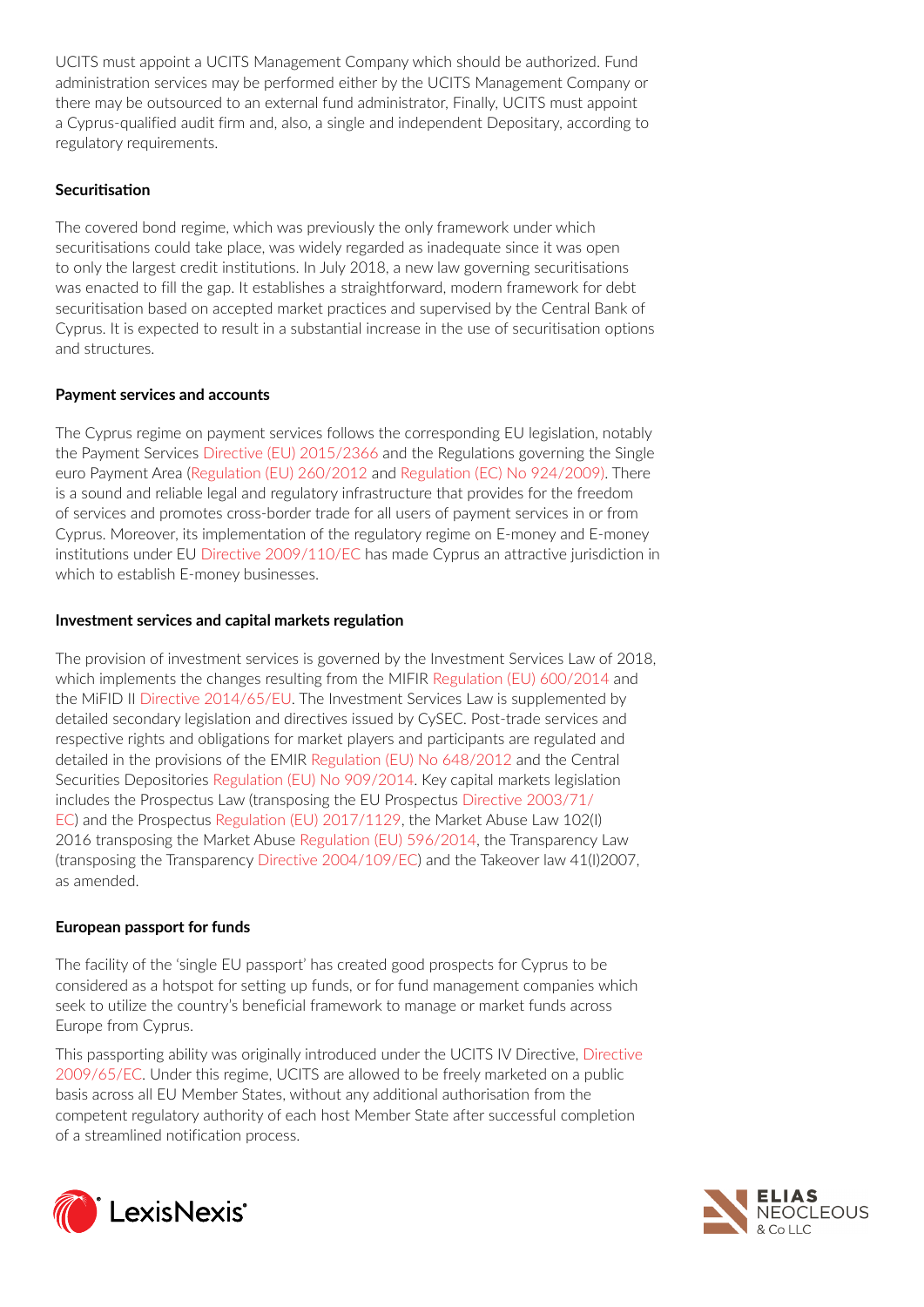In a similar way, a 'passport' has been introduced by the Alternative Investment Funds Directive (AIFMD), [Directive 2011/61/EU](https://www.lexisnexis.com/uk/lexispsl/commercial/citationlinkHandler.faces?bct=A&service=citation&risb=&UK_EULEG&$num!%2532011L0061_title%25) for the distribution of units of AIFs to professional investors in the EU. Upon authorization of Cyprus AIFMs by CySEC, the AIFM can market their EU AIFs to professional investors in all Member States, taking advantage of the simplified regulator-to-regulator notification system. There is no need to seek permission or authorisation from each Member State individually nor to address individual member state specific legislation.

## **Data protection**

Data protection in Cyprus is principally regulated by the General Data Protection Regulation (the GDPR), [Regulation \(EU\) 2016/679](https://www.lexisnexis.com/uk/lexispsl/commercial/citationlinkHandler.faces?bct=A&service=citation&risb=&UK_EULEG&$num!%2532016R0679_title%25) and the Law on the Protection of Natural Persons Against the Processing of Personal Character Data and the Free Movement of Such Data Law of 2018 (Law 125(I)/2018), which implemented certain national derogations under the GDPR. The GDPR and the derogations Law have repealed the previous law (Law 138(Ι)/2001) which implemented [Directive 95/46/EC](https://www.lexisnexis.com/uk/lexispsl/commercial/citationlinkHandler.faces?bct=A&service=citation&risb=&UK_EULEG&$num!%2531995L0046_title%25).

For the better application of the GDPR, the Cyprus Commissioner for Personal Data Protection has adopted certain guidelines issued by the Article 29 Working Party and also issued its own announcements, guidelines and opinions which now apply together with the Guidelines already issued under the repealed law, until their replacement, as necessary.

These Guidelines cover in particular:

- *•* video-surveillance
- *•* employment relations
- *•* use of the internet and mobile phones
- *•* direct marketing of goods and services
- *•* directions to banking institutions about retention periods for personal data
- *•* directions for political communications through phone calls
- *•* directions for the exercise of the right to access by public employees
- *•* directions about retention periods for medical data
- *•* opinion 1/2018 addressed to Trade Unions in relation to the notification by the employers of lists with names of employees, their salaries and contributions
- *•* directive on the service of natural persons (data subjects) by telephone, email and telefax from public authorities and private organizations

Derogations under the national law (N. 125(I)/2018) include:

*Notification & Consultation requirements*

- *•* notification of the appointment of a DPO to the Commissioner of Personal Data Protection
- *•* prior notification to the Commissioner, where a transfer to a third country involves special category personal data
- *•* impact assessment and prior consultation with the Commissioner in the event of a transfer of special category personal data to a third country or to an international

*References:* 

*[Article 49](https://www.lexisnexis.com/uk/lexispsl/commercial/citationlinkHandler.faces?bct=A&service=citation&risb=&UK_EULEG&$num!%2532016R0679 Article 49%25) of Regulation (EU) 2016/679, General Data Protection Regulation (GDPR)*



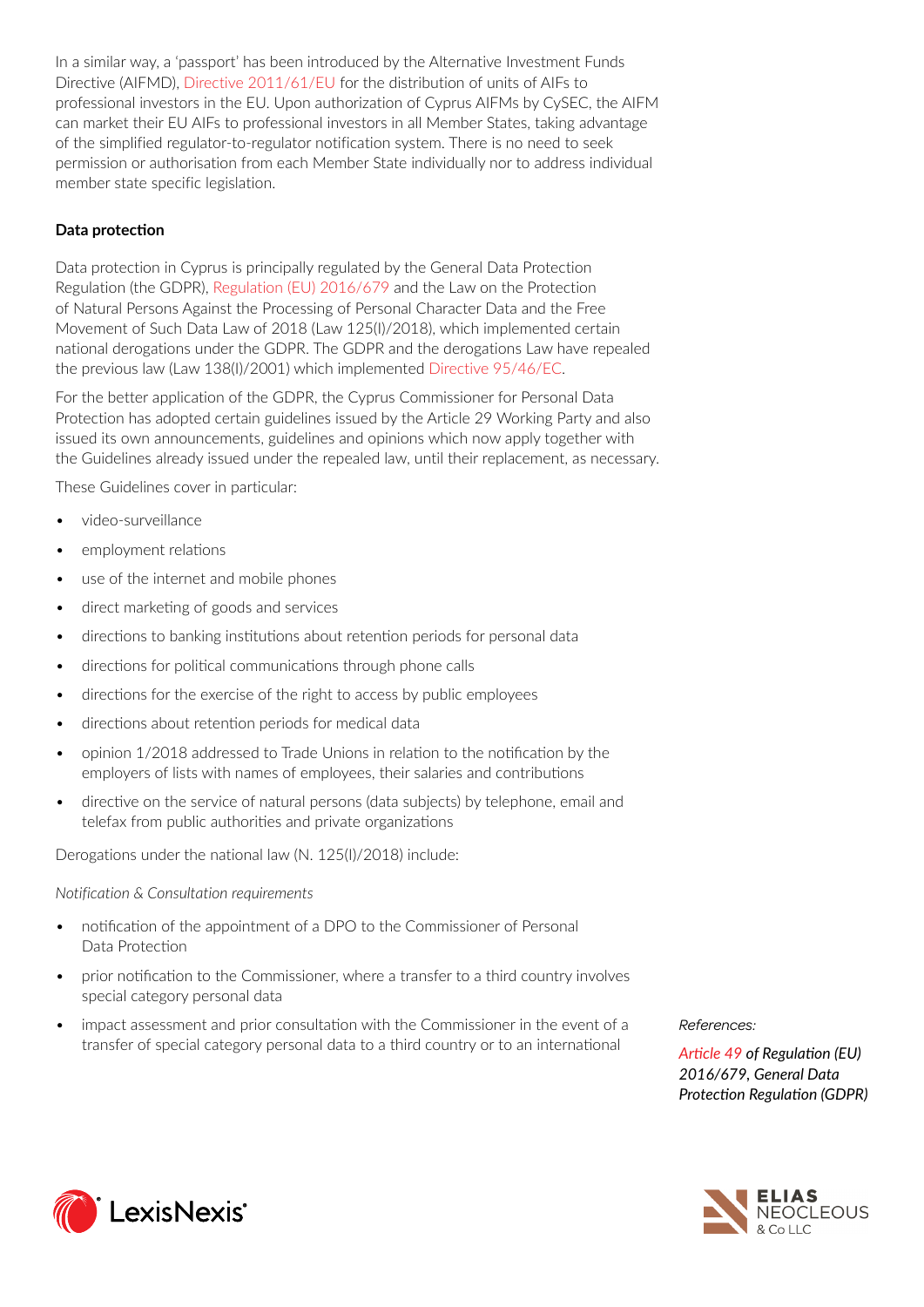organization on the basis of the derogations provided for in Article 49 of the GDPR

• consultation with the Commissioner when the rights of data subjects are restricted by the Controller as well as in the event of a decision not to notify a data subject about a data breach

#### *Data Subject Rights*

Where the controller may apply measures to limit, in whole or in part, the rights referred to in Articles 12, 18, 19 and 20 of the GDPR (information, restriction of processing, data portability):

- *•* an impact assessment and prior consultation with the Commissioner is required for the implementation of such limiting measures
- *•* the controller shall inform the data subject about the application of such limiting measures
- *•* the Commissioner may impose conditions on the controller for the implementation of the limiting measures and for the data subject's information

*Children's data and age of consent*

- *•* in relation to the offer of information society services directly to a child, the processing of the personal data of a child shall be lawful where the child is at least 16 years old
- *•* where the child is below the age of 16 years, such processing shall be lawful only if and to the extent that consent is given or authorised by the holder of parental responsibility over the child

#### *Processing of special categories data and criminal conviction data*

The processing of personal data or special categories of personal data or personal data relating to criminal convictions and offenses carried out for journalistic or academic purposes or for purposes of artistic or literary expression is lawful, provided that those purposes are analogous to the intended objective and respect the essence of the rights as defined in the Charter of Fundamental Rights of the European Union, the European Convention of Human Rights and Fundamental Freedoms (ECHR), which has been ratified by the European Convention for the Protection of Human Rights (Ratification) Law, and in Part II of the Constitution.

The provisions of Articles 14 and 15 of the GDPR shall apply to the extent that they do not affect the right to freedom of expression and information and the press confidentiality.

#### *Processing for scientific or historical research purposes*

Processing carried out by a controller or processor for archiving purposes in the public interest or for scientific purposes or historical research or for statistical purposes excludes the use of personal data with the purpose of taking a decision, which produces legal effects vis-‡-vis the data subject or significantly affects it in a similar way.

#### *Sanctions*

An administrative fine imposed on a public authority or public body in respect of non-profit-making activities, may not exceed €200,000.

In addition to administrative fines, the law creates a number of criminal offences for the violation of certain articles of the Law and of the GDPR (ie Articles 30, 31, 33(1)&(2), 34, 35(1), 42, Chapter V, etc), punishable upon first conviction with imprisonment of one to five years and/ or a fine of €10,000 to€50,000, depending on the offence.

*Privacy and Electronic Communications*



*[Articles 12](https://www.lexisnexis.com/uk/lexispsl/commercial/citationlinkHandler.faces?bct=A&service=citation&risb=&UK_EULEG&$num!%2532016R0679 Article 12%25)[–20](https://www.lexisnexis.com/uk/lexispsl/commercial/citationlinkHandler.faces?bct=A&service=citation&risb=&UK_EULEG&$num!%2532016R0679 Article 20%25) of Regulation (EU) 2016/679, the GDPR*

#### *References:*

*[Articles 14](https://www.lexisnexis.com/uk/lexispsl/commercial/citationlinkHandler.faces?bct=A&service=citation&risb=&UK_EULEG&$num!%2532016R0679 Article 14%25)[–15](https://www.lexisnexis.com/uk/lexispsl/commercial/citationlinkHandler.faces?bct=A&service=citation&risb=&UK_EULEG&$num!%2532016R0679 Article 15%25) of Regulation (EU) 2016/679, the GDPR*

#### *References:*

*[Articles 30](https://www.lexisnexis.com/uk/lexispsl/commercial/citationlinkHandler.faces?bct=A&service=citation&risb=&UK_EULEG&$num!%2532016R0679 Article 30%25)–[31,](https://www.lexisnexis.com/uk/lexispsl/commercial/citationlinkHandler.faces?bct=A&service=citation&risb=&UK_EULEG&$num!%2532016R0679 Article 31%25) [33\(1\)–\(2\),](https://www.lexisnexis.com/uk/lexispsl/commercial/citationlinkHandler.faces?bct=A&service=citation&risb=&UK_EULEG&$num!%2532016R0679 Article 33%25) [34](https://www.lexisnexis.com/uk/lexispsl/commercial/citationlinkHandler.faces?bct=A&service=citation&risb=&UK_EULEG&$num!%2532016R0679 Article 34%25), [35\(1\)](https://www.lexisnexis.com/uk/lexispsl/commercial/citationlinkHandler.faces?bct=A&service=citation&risb=&UK_EULEG&$num!%2532016R0679 Article 35%25), [42](https://www.lexisnexis.com/uk/lexispsl/commercial/citationlinkHandler.faces?bct=A&service=citation&risb=&UK_EULEG&$num!%2532016R0679 Article 42%25) of Regulation (EU) 2016/679, the GDPR*



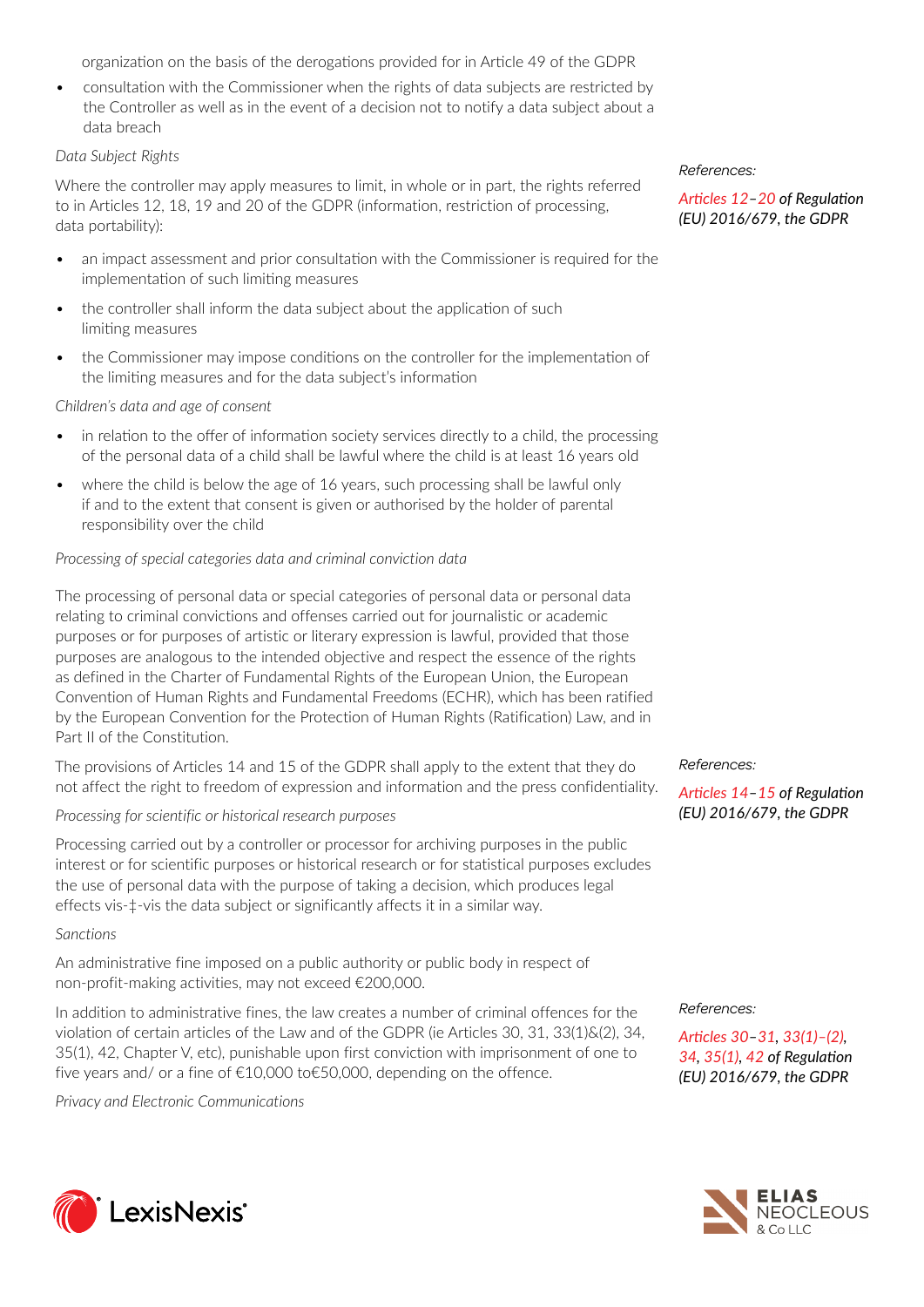In Cyprus, the European [Directive 2002/58/EC](https://www.lexisnexis.com/uk/lexispsl/commercial/citationlinkHandler.faces?bct=A&service=citation&risb=&UK_EULEG&$num!%2532002L0058_title%25) on Privacy and Electronic Communications has been implemented by The Electronic Communications and Postal Services Law 112(I)/2004. Under the latter, the use of electronic mail (email) for the purposes of direct marketing is permissible only in the case of addressees who have given their prior consent.

The only exception in Cyprus where the principle of 'opt-out' applies is where a sender has been provided by a customer with an email address in the course of a sale of goods or services. Under Law 112(I)/2004 individuals or legal entities that obtain their customers' personal data (eg their email addresses) in the course of the sale of a product or service, may use these data for direct promotion of their own similar products or services so long as customers are aware of this practice and given the opportunity to decline from receiving communications in the future.

# **Protecting key assets and employees**

## **Intellectual property**

In addition to the tax benefits described earlier, Cyprus offers comprehensive protection of intellectual property rights. Some rights apply automatically; others require registration. A summary of each is given below:

| <b>Right</b> | <b>Relevant legislation</b>                                                          | Registration<br>required? | Duration of protection                                                                                                                                                                                                                                                                                    |
|--------------|--------------------------------------------------------------------------------------|---------------------------|-----------------------------------------------------------------------------------------------------------------------------------------------------------------------------------------------------------------------------------------------------------------------------------------------------------|
| Trade mark   | Trade Marks Law                                                                      | Yes                       | Ten years, renewable every<br>ten years                                                                                                                                                                                                                                                                   |
| Trade name   | Partnerships and<br>Business Names Law,<br>Cap 116                                   | Yes                       | Once registered, a trade<br>name remains on the register<br>until an application for<br>removal is filed by the trader                                                                                                                                                                                    |
| Patent       | Patents Law 16(I) of<br>1998 as amended                                              | Yes                       | 20 years from the date of<br>the filing of the application.<br>The maintenance of a patent<br>is subject to annual renewal<br>and to the payment of a<br>modest renewal fee                                                                                                                               |
| Copyright    | Right of Intellectual<br>Property Law 59 of<br>1976 as amended                       | No                        | 70 years after the death of<br>the creator of the work. For<br>films, the protected period is<br>70 years from the death of<br>the last co-creator (producer,<br>director, screenplay<br>writer, etc)                                                                                                     |
| Designs      | Legal Protection of<br><b>Industrial Designs</b><br>and Samples Law,<br>4(I) of 2002 | Yes                       | 25 years from the filing of<br>the application, divided into<br>five periods of five years.<br>The proprietor is entitled to<br>renew the protection for one<br>or more periods up to a total<br>of 25 years by paying the<br>relevant fees. As in the case<br>of patents, the renewal fees<br>are modest |

In many cases, there are similar EU frameworks (eg as regards European Union trade marks or designs) that protect intellectual property alongside the domestic regime.



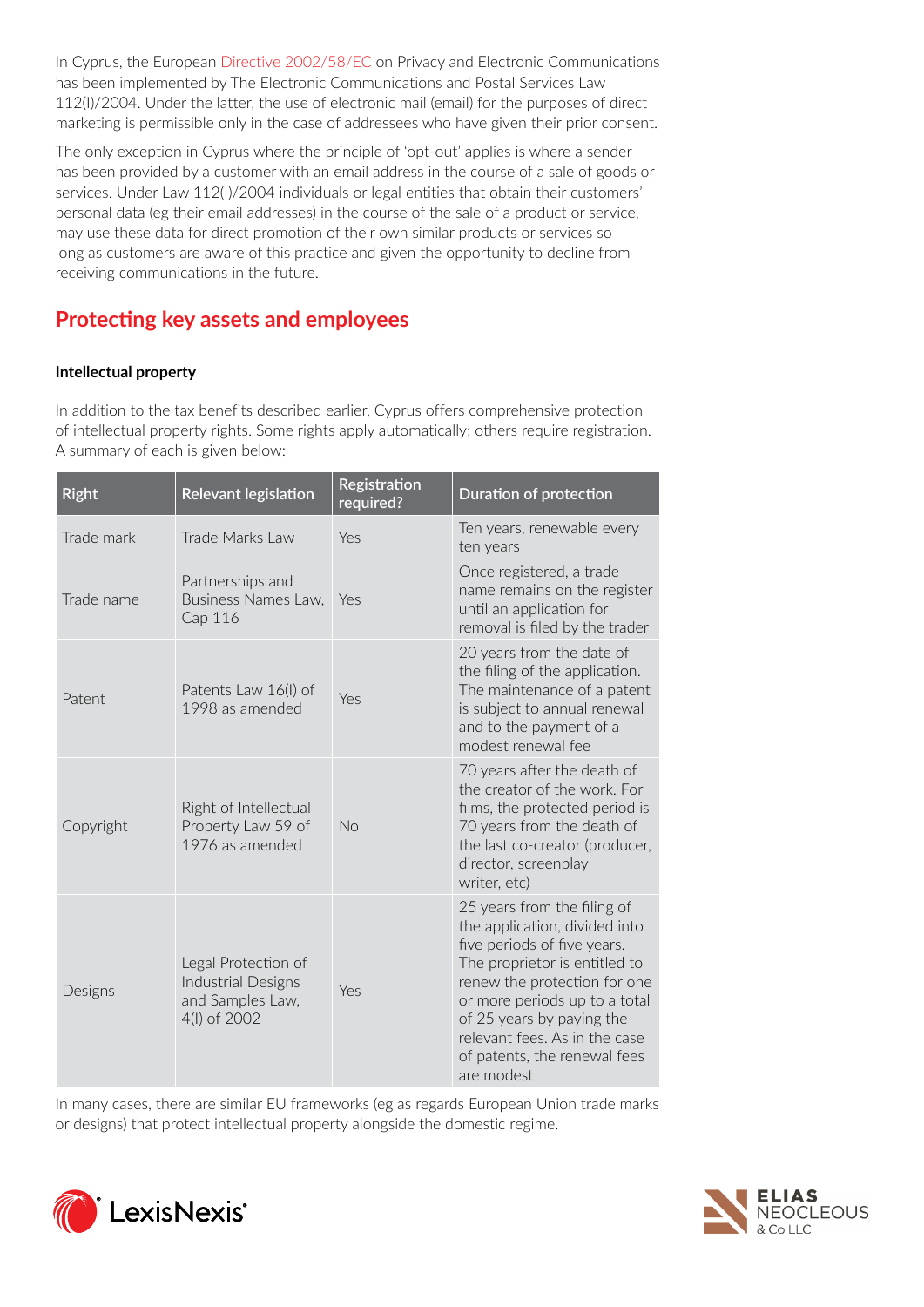#### **Restrictive covenants**

In recent years, there has been a trend for employment contracts to include provisions seeking to limit employees' ability to engage in activities that may be competitive with the employers' business after the cessation of the employment. Such provisions also discourage poaching of employees by competitors. A new owner of a business may similarly seek to impose restrictions on the future activities of the seller.

Under Cyprus law, covenants not to compete are classified as restraint of trade clauses and may be void. Section 27(1) of the Contract Law, Cap 149 provides explicitly that: 'any 'agreement by which any person is restrained from exercising a lawful profession, trade, or business of any kind, is to that extent void'.

Section 27(2) provides three exemptions:

- the buyer and seller of the goodwill of a business may validly agree that the seller may not carry on a similar business in competition to the buyer, within local limits and subject to the court regarding the arrangement as reasonable
- *•* one or more partners may validly agree to similar local restrictions in advance of the dissolution of a partnership
- *•* one or more partners in a continuing partnership may validly agree not to carry on any other business

There is, however, no express mention in the Contract Law or any other law regarding employment relationships.

Case law of the Supreme Court of Cyprus dating back to 1937 indicates that the Court regards the list of exemptions contained in s 27(2) as exhaustive, and that any provision that seeks to restrain trade that is not included in s 27(2) is void.

EU law on this subject is also applicable in Cyprus. There is EU case law with regard to [article 101](https://www.lexisnexis.com/uk/lexispsl/commercial/citationlinkHandler.faces?bct=A&service=citation&risb=&UK_EULEG&$num!%2512010EE101%25) of the TFEU and competition restrictions in the case of vertical agreements, where the European Court of Justice admitted that where a franchiser for example must be in a position to protect certain interests vital to the business and to the identity of the network (eg the know-how), as long as the provisions made were essential for this purpose.

For this reason, the ECJ accepted that the use of non-competition clauses during the term of a franchise agreement and for 12 months after the termination of the agreement in the same area as the franchisor was appropriate to protecting the franchiser's know-how and trade secrets.

Under the EU [Regulation No.330/2010](https://www.lexisnexis.com/uk/lexispsl/commercial/citationlinkHandler.faces?bct=A&service=citation&risb=&UK_EULEG&$num!%2532010R0330_title%25) non-competition obligations in a vertical agreement may not be permitted under certain conditions:

- where any direct or indirect non-compete obligation exceeds five years or have an indefinite duration
- *•* where there is any direct or indirect obligation causing the buyer, after termination of the agreement, not to manufacture, purchase, sell or resell goods or services
- where there is any direct or indirect obligation causing the members of a selective distribution system not to sell the brands of particular competing suppliers

The Regulation also provides that the non-compete obligation will be permitted after the termination of a vertical agreement, not to manufacture purchase, sell or resell goods or services, if the following conditions are met:

• the obligation relates to goods or services which compete with the contract goods or services